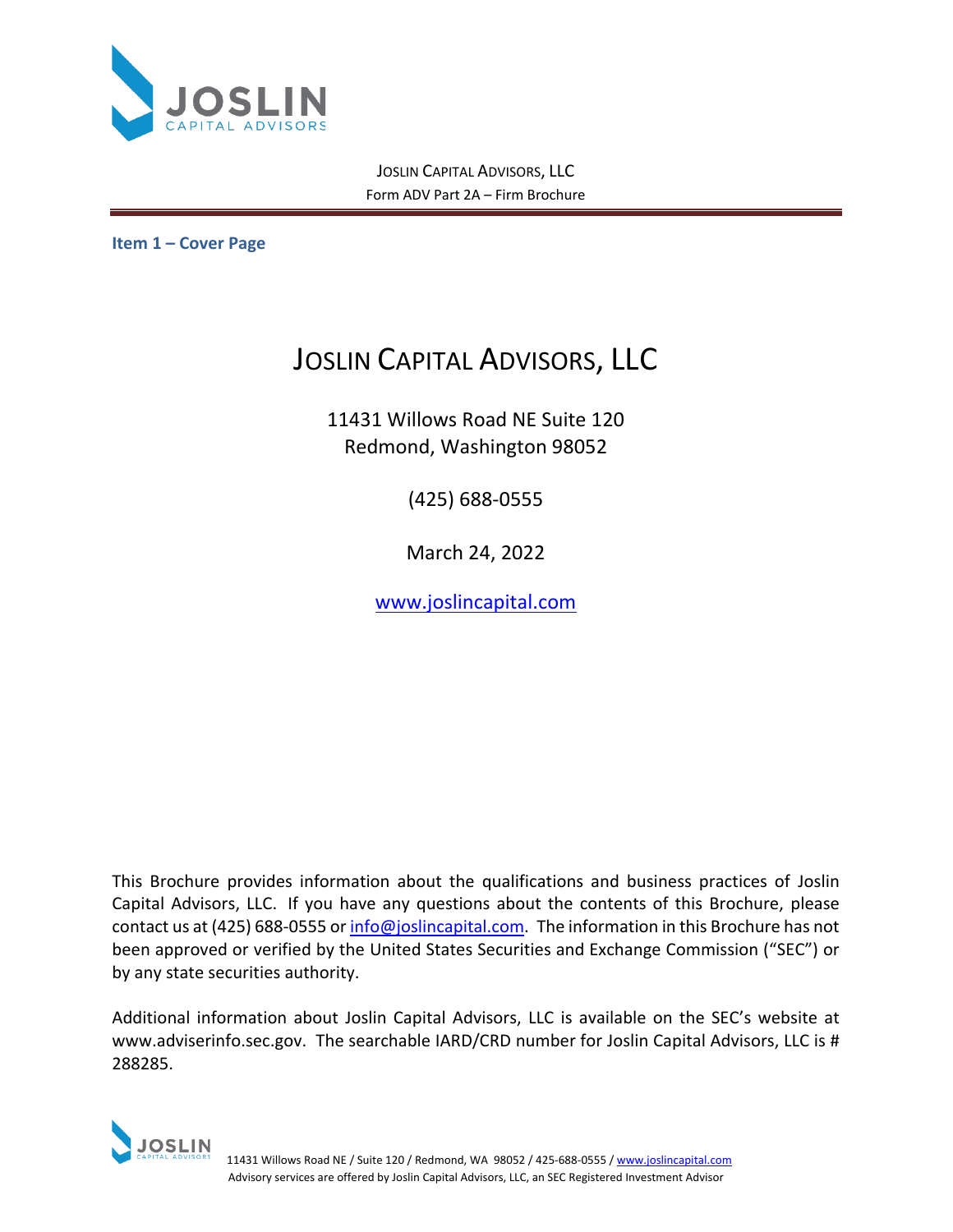## <span id="page-1-0"></span>**Item 2 – Material Changes**

This Firm Brochure, dated March 24, 2022, provides you with a summary of our advisory services and fees, professionals, certain business practices and policies, as well as actual or potential conflicts of interest, among other things. This Item is used to provide our clients with a summary of material new and/or updated information since our last Firm Brochure was filed.

Since our last Firm Brochure, dated July 22, 2021, there have not been any material changes.

We will ensure that all current clients receive a Summary of Material Changes to this and subsequent Brochures within 120 days of the close of our business' fiscal year. A Summary of Material Changes is also included with our Brochure on the SEC's website at www.adviserinfo.sec.gov. The searchable IARD/CRD number for Joslin Capital Advisors, LLC is # 288285. We will further provide other ongoing disclosure information about material changes as necessary and will further provide you with a new Brochure as necessary based on changes or new information, at any time, without charge.

Currently, our Brochure can be requested by contacting Michael Joslin, the Chief Compliance Officer for Joslin Capital Advisors, LLC at (425) 688-0555 or info@joslincapital.com. Our Brochure is provided free of charge.

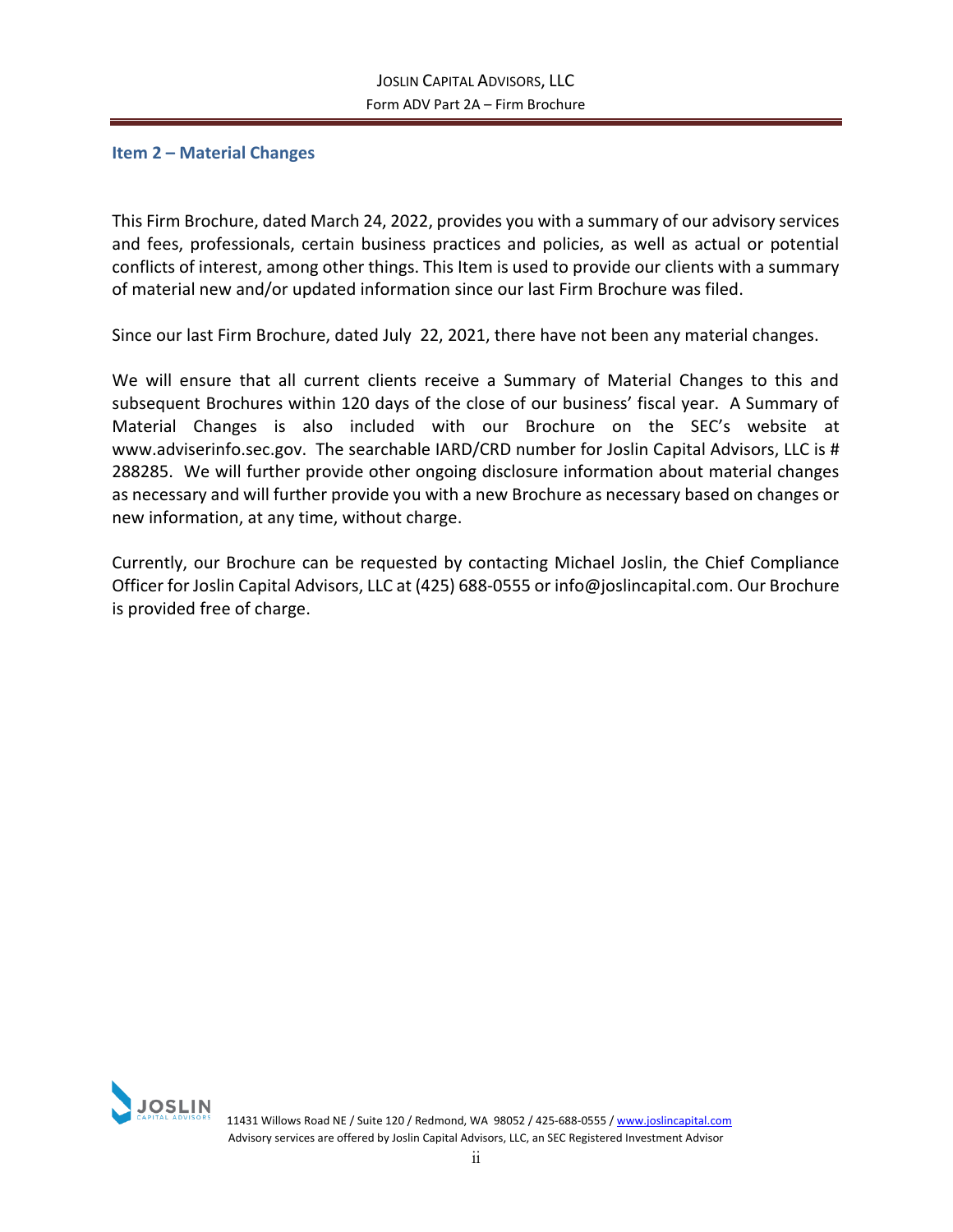## <span id="page-2-0"></span>**Item 3 – Table of Contents**

|                                                                                                | Page |
|------------------------------------------------------------------------------------------------|------|
|                                                                                                |      |
|                                                                                                |      |
|                                                                                                |      |
|                                                                                                |      |
|                                                                                                |      |
|                                                                                                |      |
|                                                                                                |      |
|                                                                                                |      |
|                                                                                                |      |
|                                                                                                |      |
| Item 11 - Code of Ethics, Participation or Interest in Client Transaction & Personal Trading14 |      |
|                                                                                                |      |
|                                                                                                |      |
|                                                                                                |      |
|                                                                                                |      |
|                                                                                                |      |
|                                                                                                |      |
|                                                                                                |      |

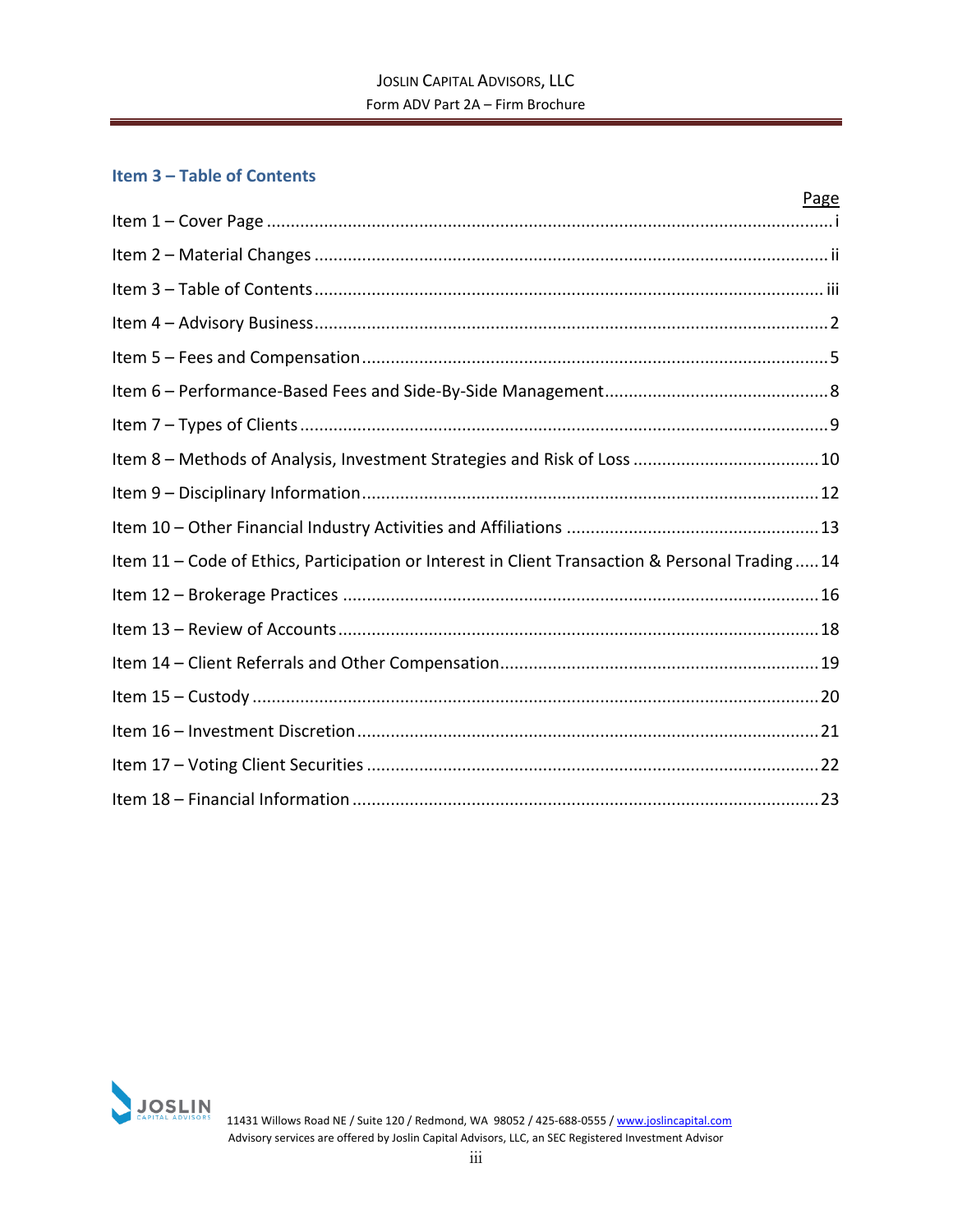## <span id="page-3-0"></span>**Item 4 – Advisory Business**

- **A** Joslin Capital Advisors, LLC ("Joslin Capital Advisors" "we" or "us") is a registered investment advisor located in Redmond, Washington and registered with the SEC since June 2017. Joslin Capital Advisors owner is Michael (Mike) Joslin.
- **B, C** Joslin Capital Advisors provides financial planning and investment advisory services. Joslin Capital Advisor's investment advisory services are driven by and coordinated with each Client's individual financial goals. The firm's approach uses broadly diversified portfolios and a systematic strategy to manage investments. The firm follows strict fiduciary standards, putting its Clients' interests before its own and seeking to avoid conflicts of interest with its Clients. The firm helps Clients coordinate and prioritize their financial lives with all aspects of their life goals. Integrating investments across all individual retirement accounts, taxable accounts, and employee retirement accounts is crucial to the process. Client input and involvement are critical parts of the financial planning process and implementation of investment decisions. After Client assets are invested, the firm monitors their investments and provides advice related to ongoing financial and investment needs. The firm is objective, and always puts its Clients' interests first.

Joslin Capital Advisors manages client portfolios in both a discretionary and nondiscretionary basis. Discretionary authority means that the firm has the authority to determine, without obtaining specific Client consent, the securities bought or sold and the amount of securities bought or sold. The only restrictions on the above discretionary authority are those set by the Client on a case by case basis. Discretionary authority allows the firm to act on behalf of the Client in most matters necessary or incidental to the handling of the account, including monitoring certain assets, without the Client's prior approval.

The firm offers the following financial planning services to clients:

- Investment Planning/Investment Policy Statements
- Retirement Planning/Financial Independence
- Capital Needs Analysis (Goal Funding)
- Debt Reduction
- Income Tax Planning
- Estate Planning
- College/Education Planning
- Philanthropic Planning
- Cash flow and Net Worth Update



 11431 Willows Road NE / Suite 120 / Redmond, WA 98052 / 425-688-0555 [/ www.joslincapital.com](http://www.joslincapital.com/) Advisory services are offered by Joslin Capital Advisors, LLC, an SEC Registered Investment Advisor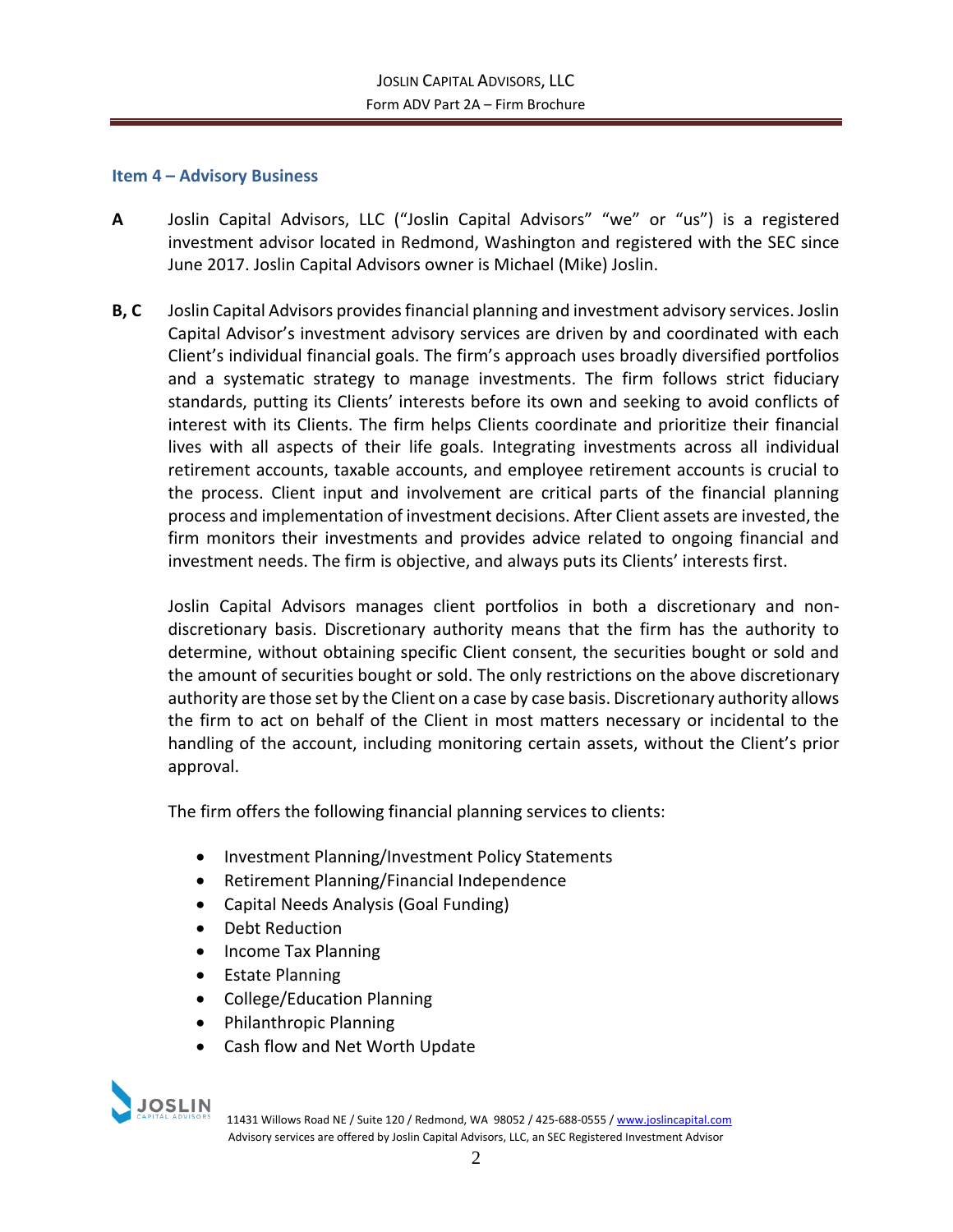• Other Projects

Advice and services are tailored to the stated objectives of the Client(s). The firm discusses with the Client in detail critically important information, such as the Client's risk tolerance, time horizon, and projected future needs, to formulate an investment policy. This policy guides the firm in objectively and suitably managing the Client's account. A registered investment advisor of the firm will meet with Clients on an as needed basis to review portfolio performance, discuss current issues, and re-assess goals and plans.

The firm approach uses broadly diversified portfolios and a systematic strategy to manage investments. Our investment recommendations generally include no-load mutual funds, exchange-traded funds ("ETF's"), and exchange-listed and non-exchange-listed equity securities and occasionally corporate bonds. We also recommend certificates of deposit, municipal securities, U.S. government securities, money market funds and Master Limited Partnerships (MLP's). If Clients hold other types of investments, upon request we could advise them on those investments also. Clients can impose restrictions on investing in certain securities or types of securities. We consider such restrictions when preparing the Investment Policy Statement or similar document.

See Item 8 for a description of our investment strategy.

We follow strict fiduciary standards which require the placement of our Clients' interests before our own and seeking to avoid conflicts of interest with our Clients. We are compensated only by our Clients. Nonetheless, conflicts of interest do exist between our interests and our Clients' interests. Thus, our Clients are not obligated to act on our recommendations, or they can act on one or more of our recommendations without transacting business directly with us.

Joslin Capital Advisors will, on occasion, recommend that all or a portion of the assets in Client accounts be managed by a Third Party Asset Manager ("TPAM") or a sub-advisor. TPAM or sub-advisory fees will be paid directly to the TPAM or sub-advisor from the Client's account and represent a portion of the account management fees paid by the Client. The remainder of the advisory fees debited from the Client's account will be paid to the Advisor. In all discretionary accounts, except to the extent the Client directs otherwise, the Advisor is authorized to use its discretion in selecting or changing a TPAM and/or sub-advisor to the Account without prior notice to the Client. Client could be required to execute a limited power of attorney with a TPAM or sub-advisor selected by Advisor under this Section.

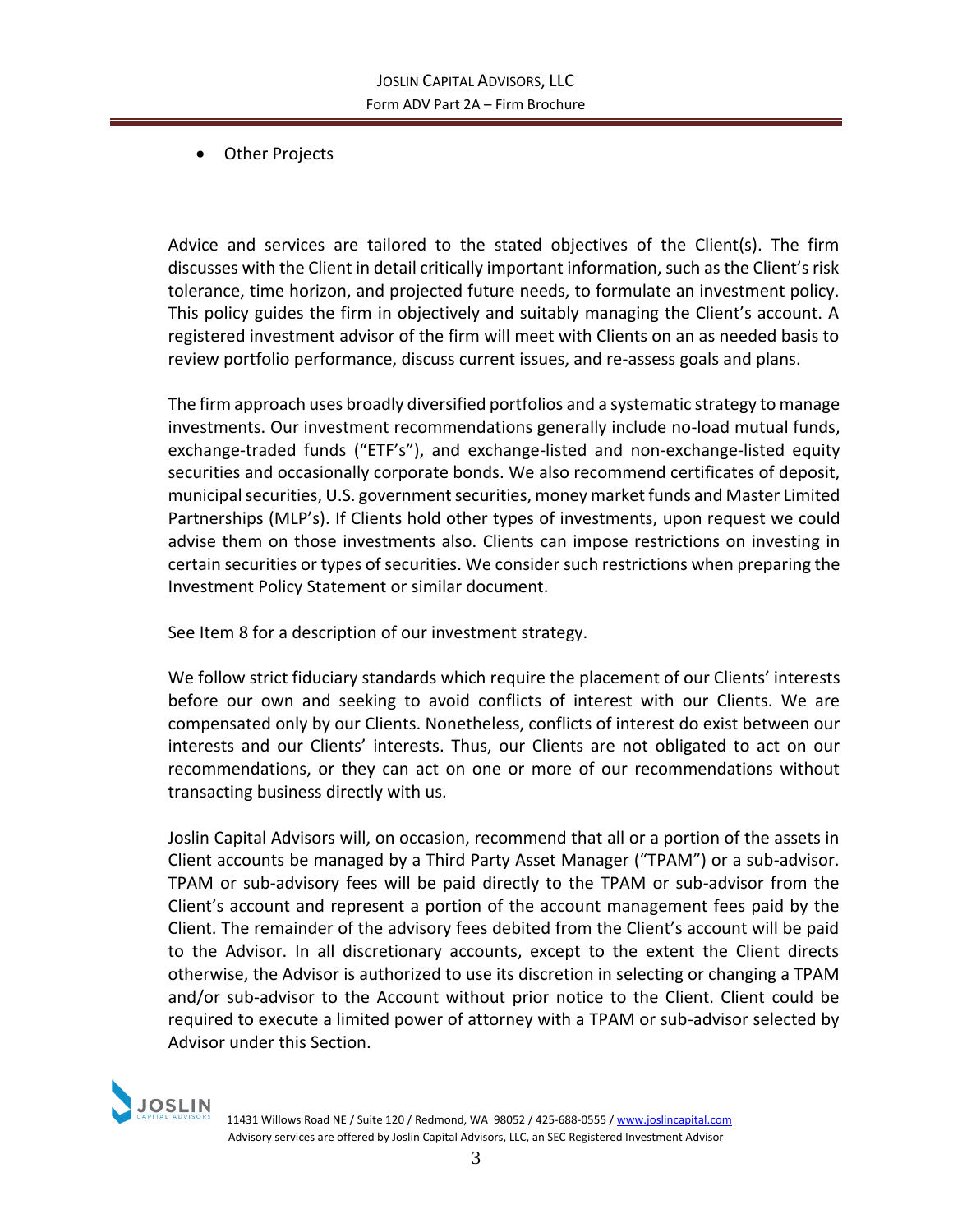- **D** We do not participate in any wrap fee programs.
- **E** We manage \$327,520,135 of Client assets on a discretionary basis and \$119,489,194 of Client assets on a non-discretionary basis. This amount was calculated as of December 31, 2021. We also provide advice and counsel on an additional \$267,375,758 in assets.

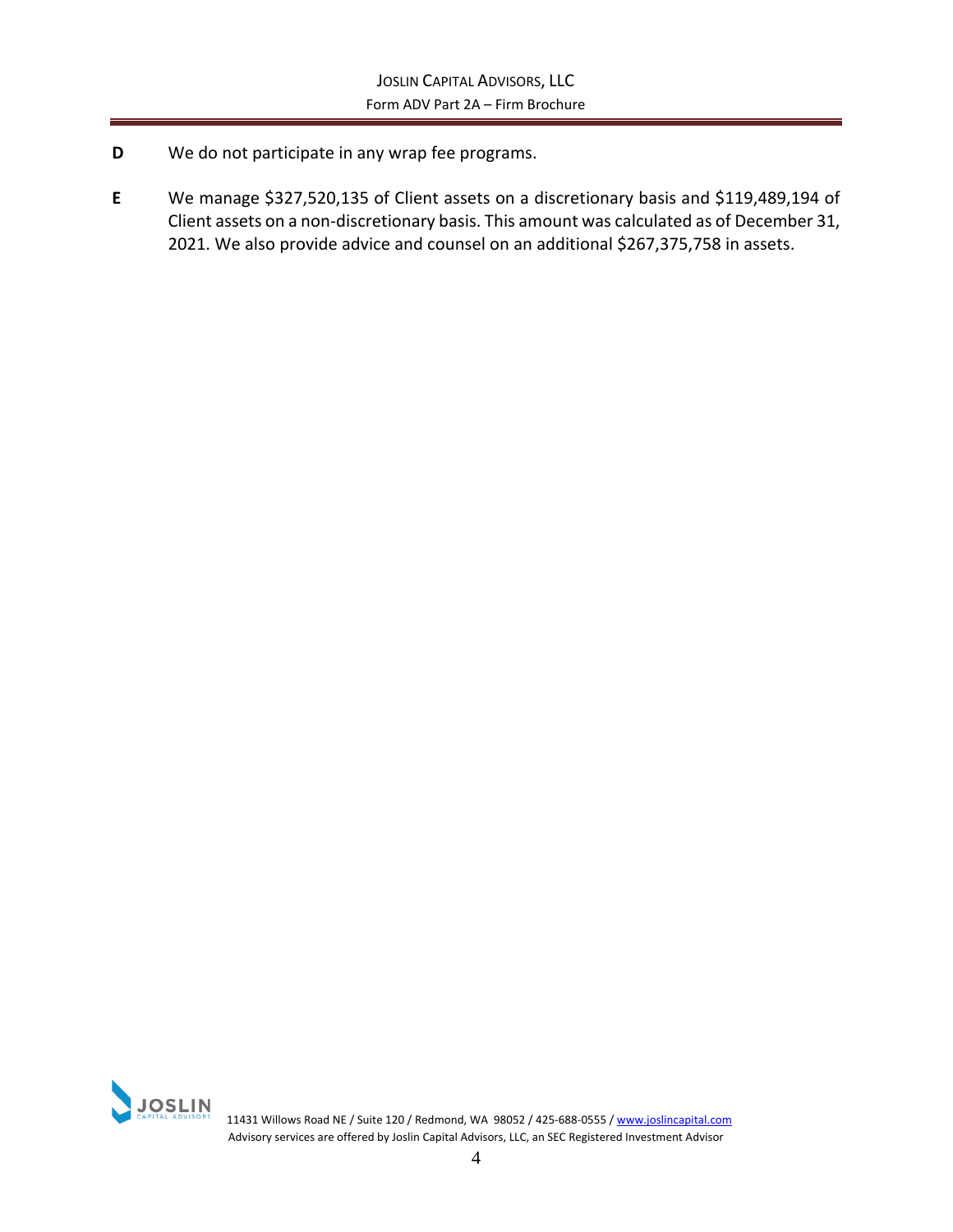## <span id="page-6-0"></span>**Item 5 – Fees and Compensation**

**A** Joslin Capital Advisors provides investment advisory and financial planning services to its Clients. Services typically include the analysis of the Client's current portfolio, development of an investment policy statement, implementation of a recommended portfolio(s), performance reporting, and ongoing monitoring of the investment portfolio(s).

Joslin Capital Advisors also charges annual fees for managing Clients' portfolios. The fees charged vary between 0.25% and 1.75% of assets under management according to the amount of assets under management and the specific needs of the client. Joslin Capital Advisors has no set account minimum. In certain circumstances, fees are negotiable.

On a limited basis, we also offer investment consultations or financial planning services at an hourly or fixed fee rate. Hourly consulting or financial planning rates range from \$90 to \$350 per hour, depending on the complexity of the project, the scope of work to be performed, and the differential expertise of the Investment Advisor Representative ("IAR") providing the services. Some of the factors contributing to determination of the hourly rate for financial planning services typically include which and how many of the following areas will be addressed in the financial planning services: statements of financial position (includes net worth and cash flow statements), risk assessment, long term care and disability evaluation, core tax planning, core estate planning, asset allocation, real estate analysis, retirement planning, and business transition planning. Pricing will be developed on a project-by-project basis for each Client, also depending on the complexity, scope of work to be performed, expertise of the investment advisor representative providing the services, and the estimated time required to complete the project. Examples of the factors contributing to the determination of the hourly rate for fixed fee projects usually include the same areas as described above for financial planning rates.

Joslin Capital Advisors also offers retainer fee arrangements to a limited number of clients. Depending on the relationship, these fees are billed either in advance or in arrears.

In circumstances where a TPAM or a sub-advisor is utilized to provide certain investment advisory services to a Client, Joslin Capital Advisors will submit an invoice to the custodian quarterly in advance for the advisory services and the custodian will deduct the TPAM or sub-advisor's fee directly from the Client's custodial account as well as Joslin Capital Advisor's investment advisory fee. The TPAM or sub-advisor's fee will always be a portion of the Client's total advisory fees as stated in the Client's investment advisory agreement



11431 Willows Road NE / Suite 120 / Redmond, WA 98052 / 425-688-0555 [/ www.joslincapital.com](http://www.joslincapital.com/) Advisory services are offered by Joslin Capital Advisors, LLC, an SEC Registered Investment Advisor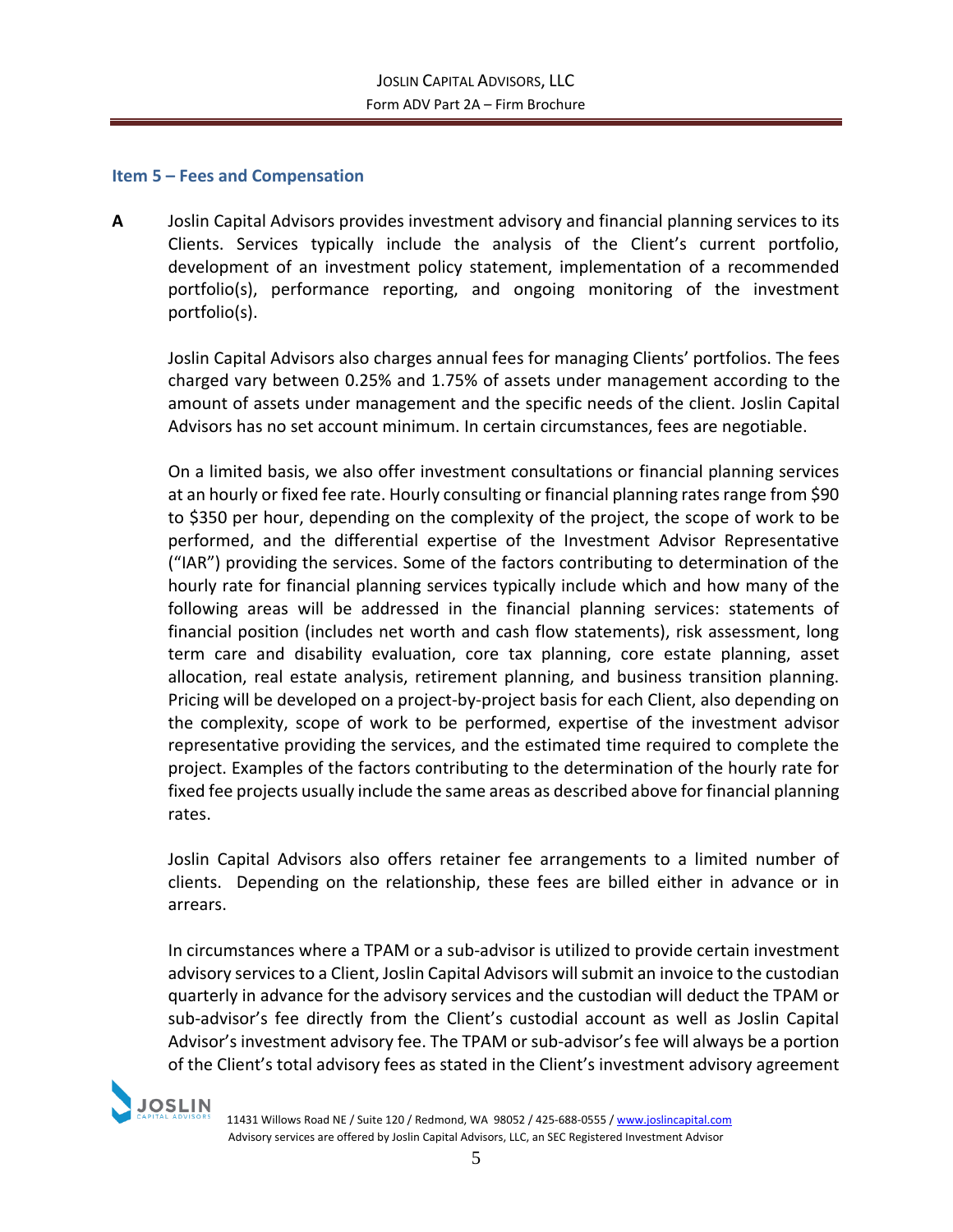with Joslin Capital Advisors.

Fees for TPAM services are generally negotiable.

**B** For most clients, we bill quarterly fees in advance and concurrently send the Client an invoice itemizing the fee and send the custodian a notice of the amount of the fee to be deducted from the Client's account. Fees are paid directly to us from the account by the custodian upon our submission of an invoice to custodian. Payment of fees can result in the liquidation of Client's securities if there is insufficient cash in the account. The fee is based on the market value of the Client's account at the end of the prior quarter.

Market value means the value of all assets in the account (not adjusted by any margin debit). To determine value, securities and other instruments traded on a market for which actual transaction prices are publicly reported shall be valued at the last reported sale price on the principal market in which they are traded (or, if there shall be no sales on such date, then at the mean between the closing bid and asked prices on such date). Other readily marketable securities and other instruments shall be priced using a pricing service or through quotations from one or more dealers. All other assets shall be valued at fair value by Joslin Capital Advisors and in accordance with our fiduciary duty.

Fees for a partial quarter at the commencement or termination of an agreement will be prorated based on the number of days the account was open during the quarter.

For fixed fee and hourly projects we generally bill upon completion of the project with payment immediately due and payable at that time. For certain projects however, we reserve the right to request some portion of the estimated total fee be billed in advance.

- **C** Clients pay brokerage transaction costs and other charges directly to the custodian. See Item 12. Clients can be required to pay, in addition to Joslin Capital Advisors' fee, a proportionate share of any Exchange Traded Fund's (ETF) or mutual fund's fees and charges. For example, Mutual fund operating expenses are paid out of the fund and are an additional expense incurred by the Client.
- **D** Clients pay all advisory fees, quarterly in advance. Hourly fees will be charged monthly in arrears. Fixed fee projects often require one half of the fixed fee to be paid up front, with the balance due upon completion of the project.

New accounts are pro-rated from the time we begin charging a fee to the Client. Fees for partial quarters at the commencement or termination of this Agreement will be billed on a pro-rated basis contingent on the number of days the account was open during the quarter. Additionally, all service agreements can be terminated at any time by providing

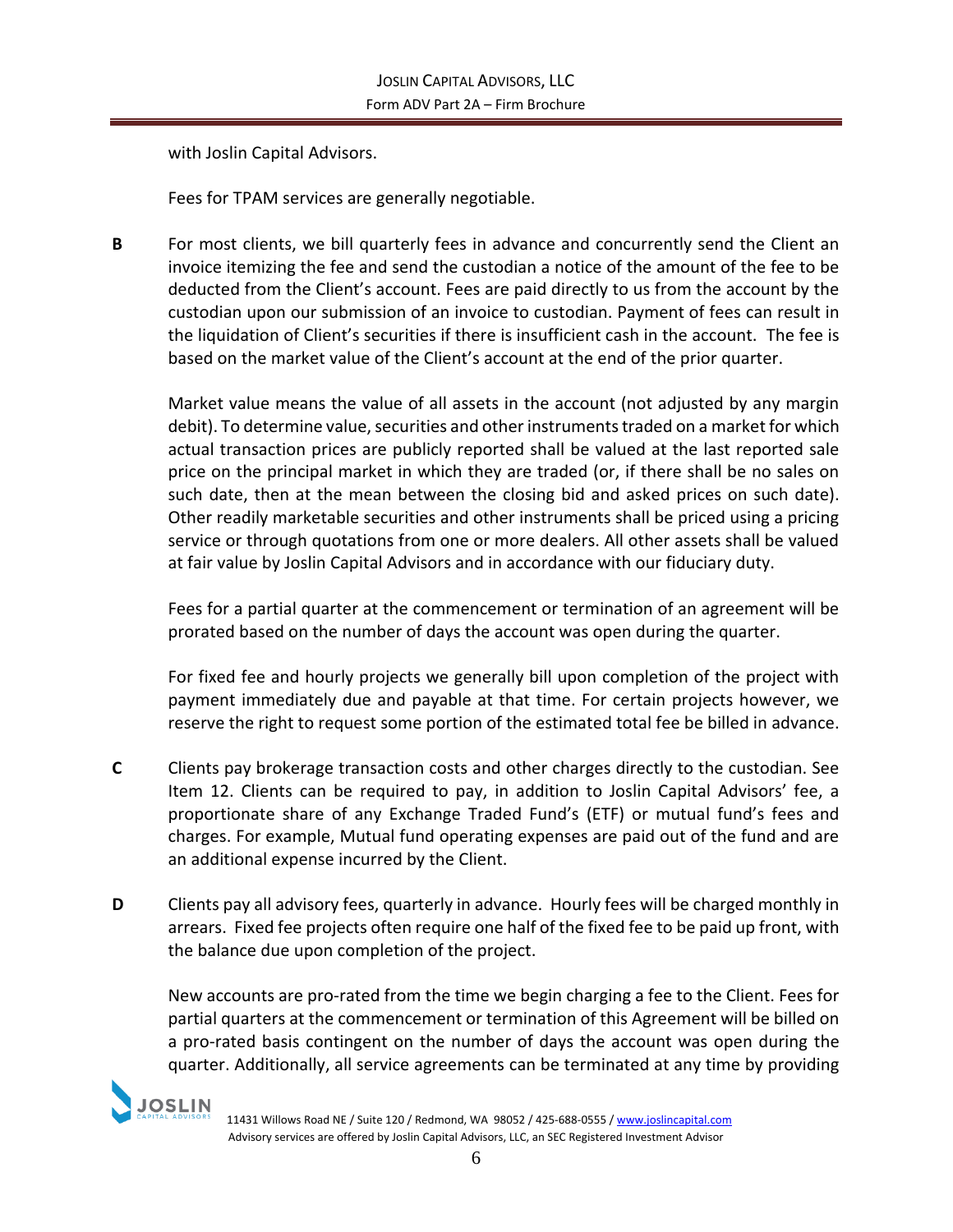us with 15 days written notice. Any compensation paid for services beyond the time the agreement was terminated in writing will be refunded to the Client.

Upon termination of any fixed fee project, any prepaid but unearned fees will be promptly refunded by Joslin Capital Advisors. Any fees that have been earned by Joslin Capital Advisors but not yet paid by Client will be immediately due and payable.

If Joslin Capital Advisors has provided the Client a copy of its Form ADV Part 2 less than forty-eight hours prior to entering into any investment advisory contract or if Joslin Capital Advisors provided the Client a copy of its Form ADV Part 2 at the time of entering into the investment advisory agreement, then the Client can terminate the investment advisory agreement without penalty within five business days after entering into the contract. Alternatively, the investment advisory agreement can be terminated at any time by either party by providing 15 days written notice to the other party.

**E** Investment Adviser Representatives (IAR's) of Joslin Capital Advisors do not accept compensation for the sale of securities or other investment products.

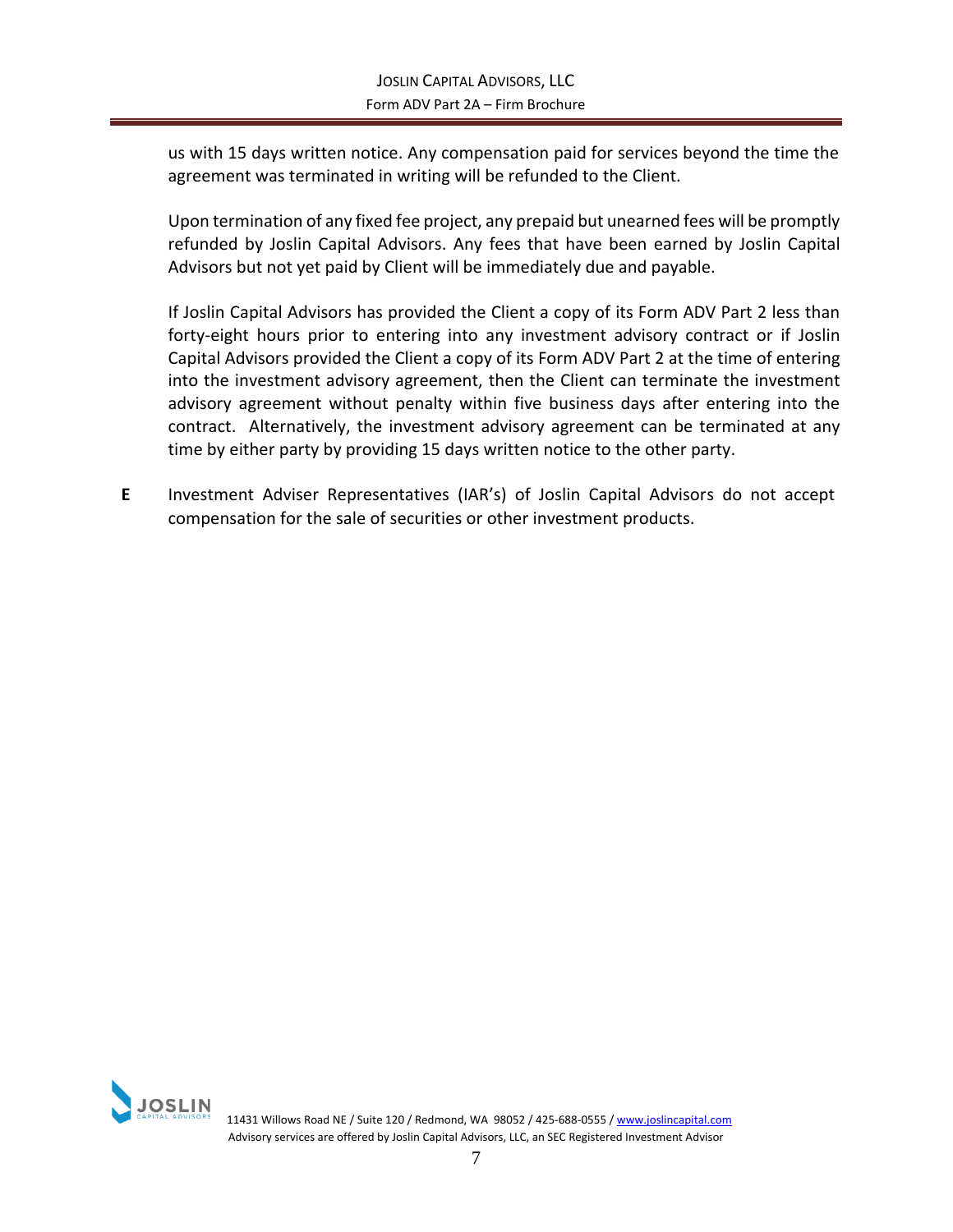## <span id="page-9-0"></span>**Item 6 – Performance-Based Fees and Side-By-Side Management**

Joslin Capital Advisors does not charge any performance-based fees for its services or perform side by side management. Accordingly, this item is not applicable to our firm.



**11431 Willows Road NE / Suite 120 / Redmond, WA 98052 / 425-688-0555 [/ www.joslincapital.com](http://www.joslincapital.com/) 60. 2016 120 / Redmond, WA 98052 / 425-688-0555 / www.joslincapital.com** Advisory services are offered by Joslin Capital Advisors, LLC, an SEC Registered Investment Advisor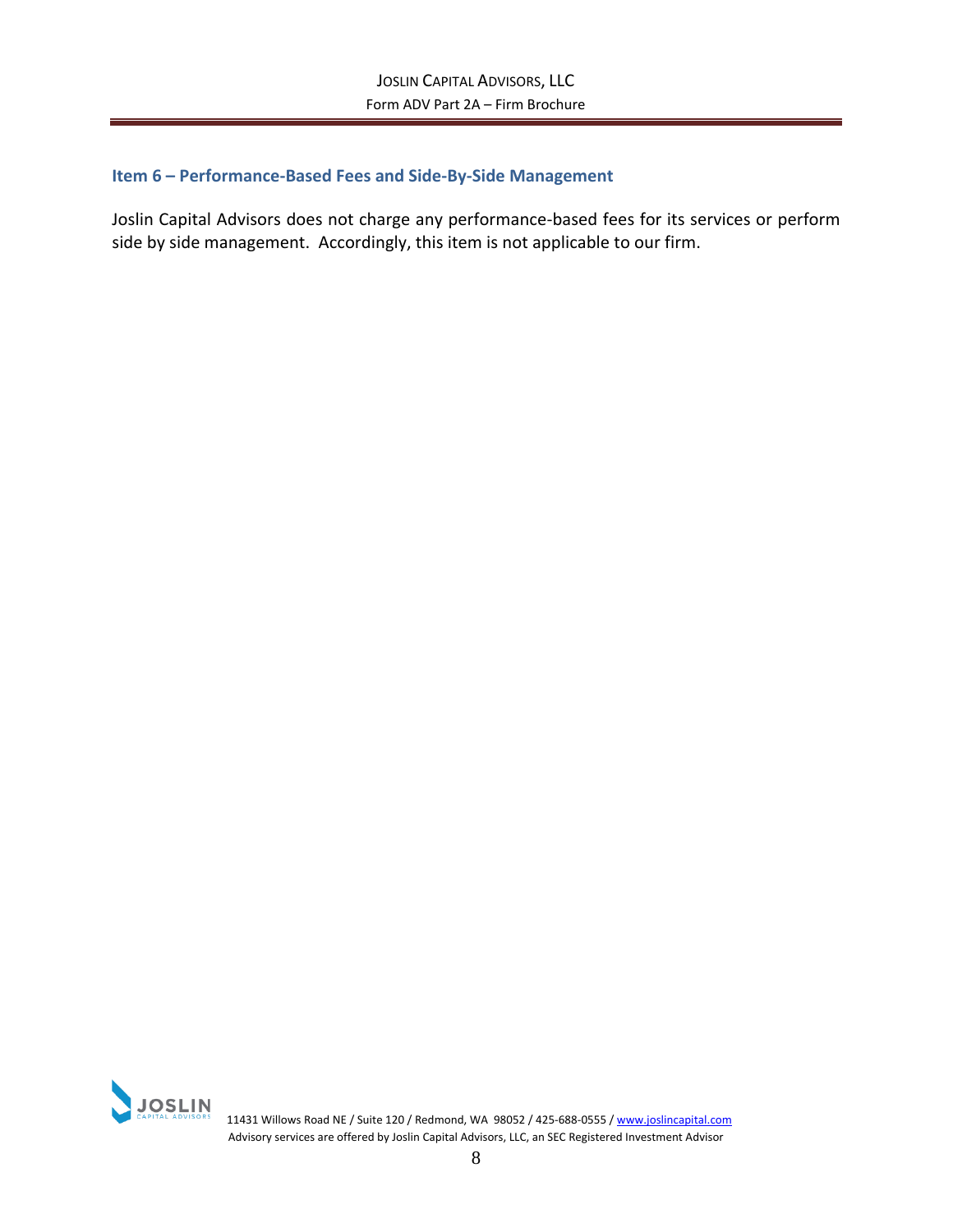## <span id="page-10-0"></span>**Item 7 – Types of Clients**

We provide investment advice to individuals, high net worth individuals, non-profit organization, businesses and 401(k) Plans. Because each Client is unique, they must be willing to be involved in the planning and ongoing processes. Such involvement does not have to be time consuming, however we want our Clients to remain informed and have a sense of security about their investments. Joslin Capital Advisors has no minimum account size for opening or maintaining an account.



 11431 Willows Road NE / Suite 120 / Redmond, WA 98052 / 425-688-0555 [/ www.joslincapital.com](http://www.joslincapital.com/) Advisory services are offered by Joslin Capital Advisors, LLC, an SEC Registered Investment Advisor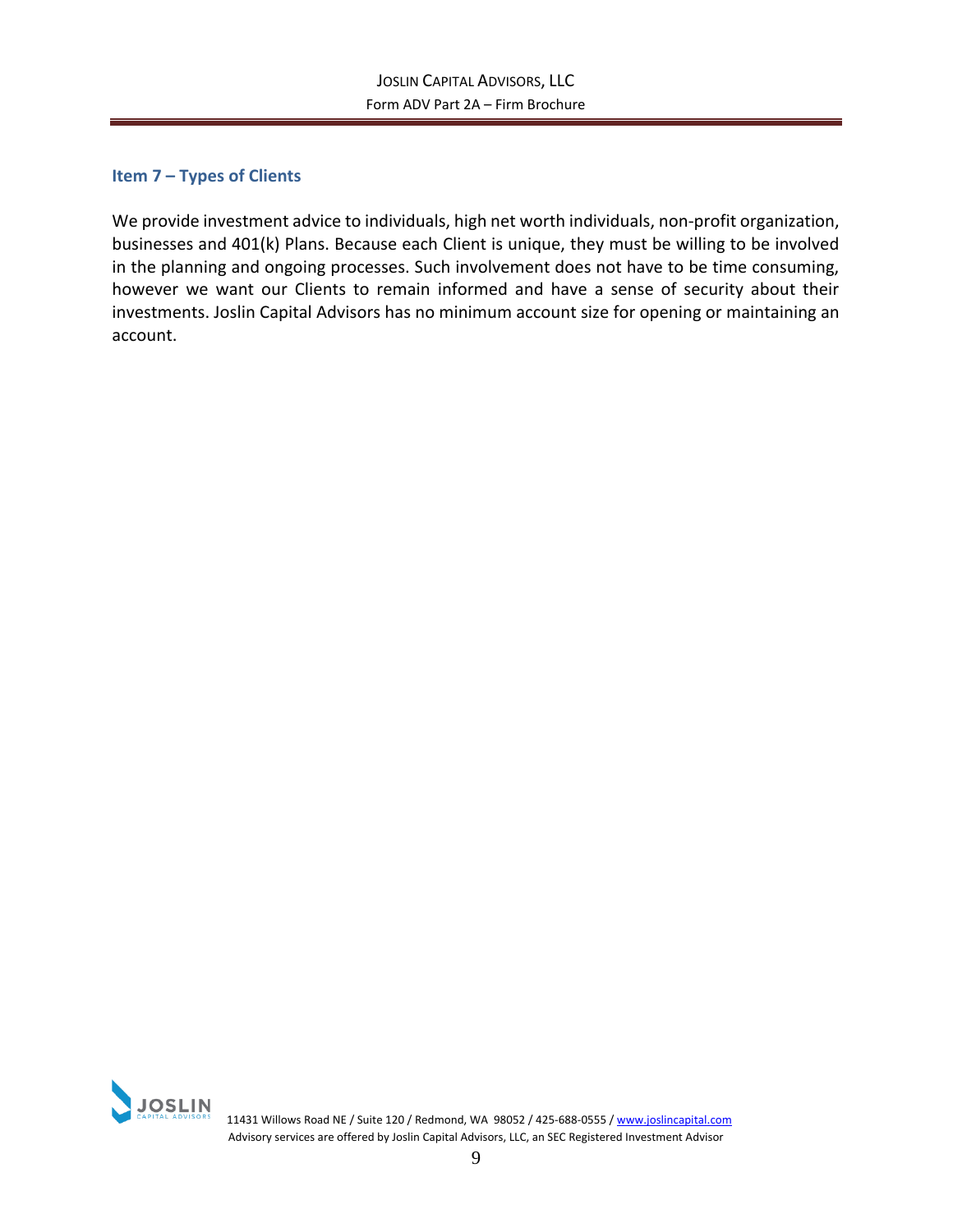## <span id="page-11-0"></span>**Item 8 – Methods of Analysis, Investment Strategies and Risk of Loss**

**A** Joslin Capital Advisors believes in a long-term, balanced, disciplined approach to investing. As such, we build globally diversified portfolios that typically include stocks, bonds, real estate, and cash. These asset classes are accessed via mutual funds, exchange traded funds, and individual stocks and bonds. Investing takes place within the context of the plan that is tailored to each client's unique situation. We typically develop a statement of investment policy or similar document with each Client, outlining the investment philosophy, management procedures, long-term goals, risk tolerance, and other factors as they pertain to the investor(s).

As part of our core investment approach, we purchase on behalf of clients investments including (but not limited to) the following:

- Mutual Fund shares
- Exchange Traded Fund shares
- Publicly traded securities
- Corporate debt securities
- Certificates of deposit
- Municipal securities
- United States government and agency securities

We primarily research and review securities using traditional fundamental analysis. The primary investment strategies used to implement investment advice given to Clients include long-term (securities held at least one year) and short-term (securities sold within a year) purchases. We strive to generate diversified portfolios of securities based on the individual Client's investment goals and risk tolerance profile. While this practice does mediate some investment risk, it cannot eliminate all investment risk. Residual systemic risks include, but are not limited to, interest rate risk, inflation risk, market risk, corporate risk, geopolitical risk, and risk due to war or natural disasters.

The main sources of information we rely upon when researching and analyzing securities include traditional research materials such as financial newspapers and magazines, annual reports, prospectuses, filings with the SEC, as well as research materials prepared by others and company press releases. We also subscribe to various professional publications deemed to be consistent and supportive of our investment philosophy.

**B** We use our best judgment and good faith efforts in rendering services to Client. We cannot warrant or guarantee any particular level of account performance, or that an



11431 Willows Road NE / Suite 120 / Redmond, WA 98052 / 425-688-0555 [/ www.joslincapital.com](http://www.joslincapital.com/) Advisory services are offered by Joslin Capital Advisors, LLC, an SEC Registered Investment Advisor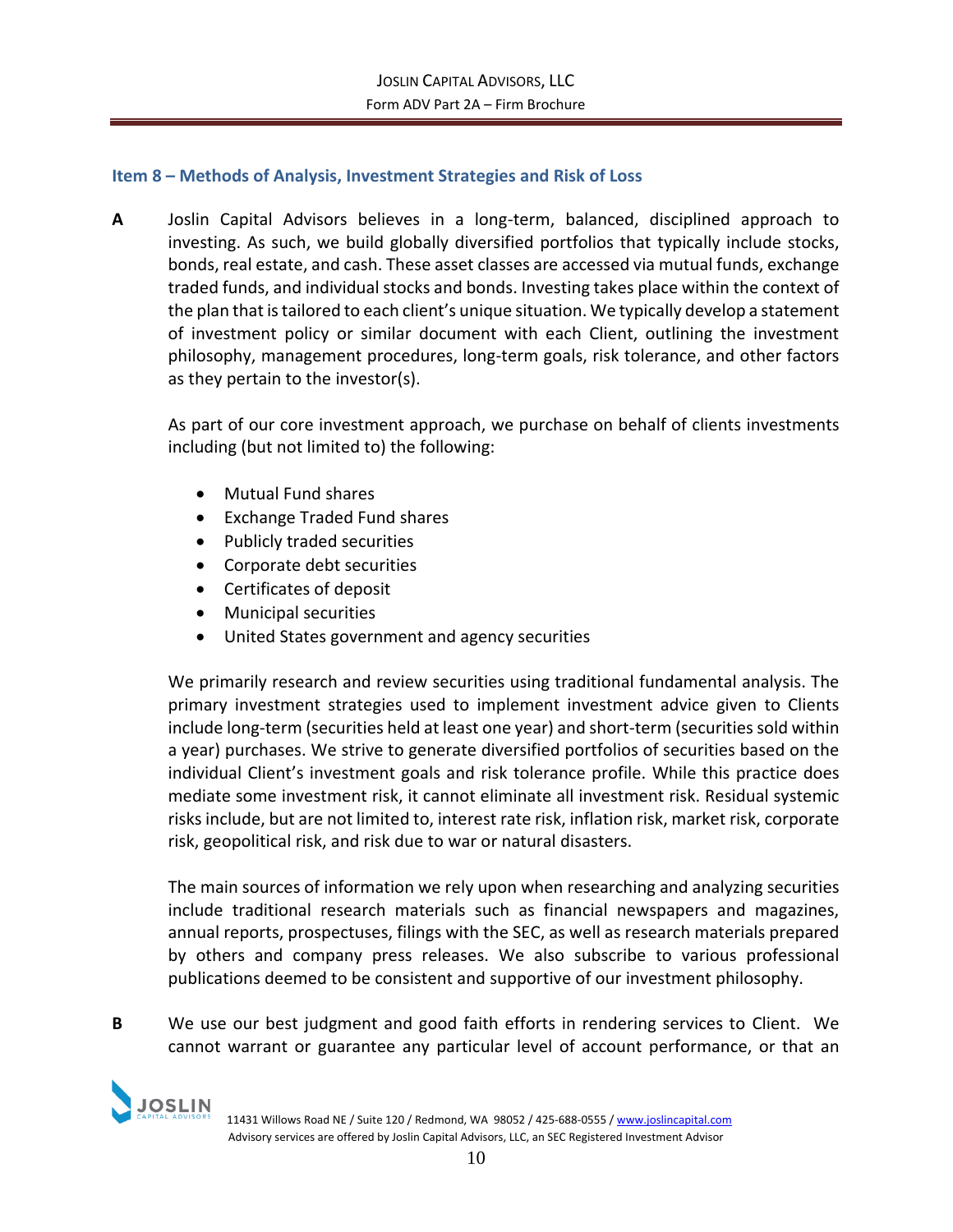account will be profitable over time. Not every investment recommendation we make will be profitable. Investing in securities involves risk of loss that Clients should be prepared to bear. Clients assume all market risk involved in the investment of account assets. Investments are subject to various market, currency, economic, political, and business risks.

Except as otherwise be provided by law, we are not liable to Clients for:

- any loss that Clients suffer by reason of any investment recommendation we made with that degree of care, skill, and diligence under the circumstances that a prudent person acting in a fiduciary capacity would use; or
- any independent act or failure to act by a custodian of Client accounts.

It is the responsibility of the Client to give us complete information and to notify us of any changes in financial circumstances or goals.

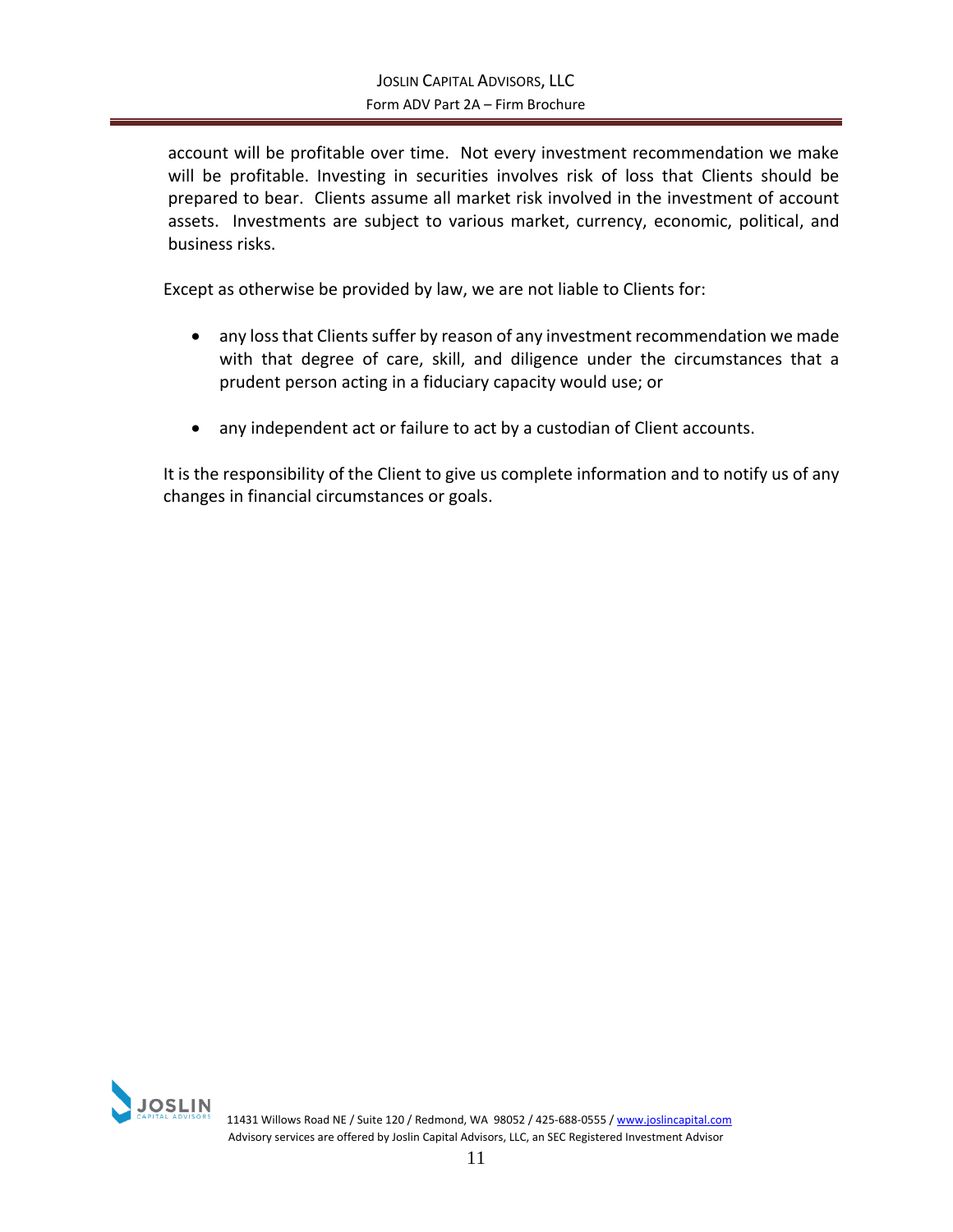## <span id="page-13-0"></span>**Item 9 – Disciplinary Information**

Joslin Capital Advisors is required to disclose all material facts regarding any legal or disciplinary event that would be material to your evaluation of our firm, or the integrity of our management. No principal or person associated with Joslin Capital Advisors has any information to disclose which is applicable to this Item.



**11431 Willows Road NE / Suite 120 / Redmond, WA 98052 / 425-688-0555 [/ www.joslincapital.com](http://www.joslincapital.com/)** Advisory services are offered by Joslin Capital Advisors, LLC, an SEC Registered Investment Advisor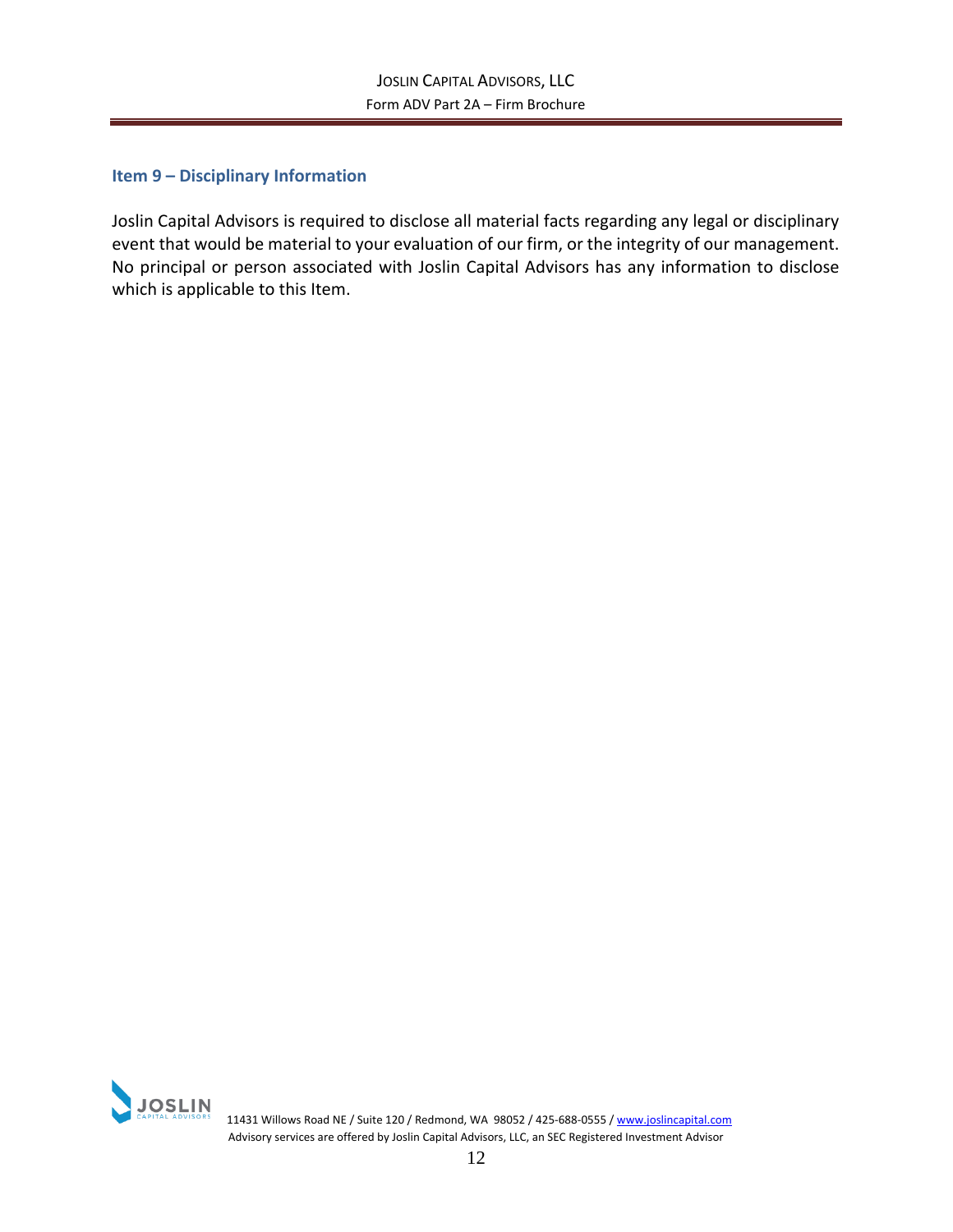## <span id="page-14-0"></span>**Item 10 – Other Financial Industry Activities and Affiliations**

Some Investment Adviser Representatives (IAR's) of Joslin Capital Advisors are also licensed as insurance agents, although do not actively sell any insurance products.

Joslin Capital Advisors, on occasion, recommends that all or a portion of a Client's assets be managed by an unaffiliated investment manager or sub-advisor. Fees charged by a sub-advisor will be fully disclosed to Clients. Sub-advisory fees can be deducted directly from Client accounts and can result in increased fees to Client. In all discretionary accounts, except to the extent the Client directs otherwise, we are authorized to use our discretion in selecting or changing a subadvisor and/or outside money manager to the account without prior approval from a Client. Clients typically be required to execute a limited power of attorney with a sub-advisor selected by us. Prior to selecting other advisers to manage client assets, Joslin Capital Advisors will confirm that the other advisers are properly licensed or registered as an investment adviser.

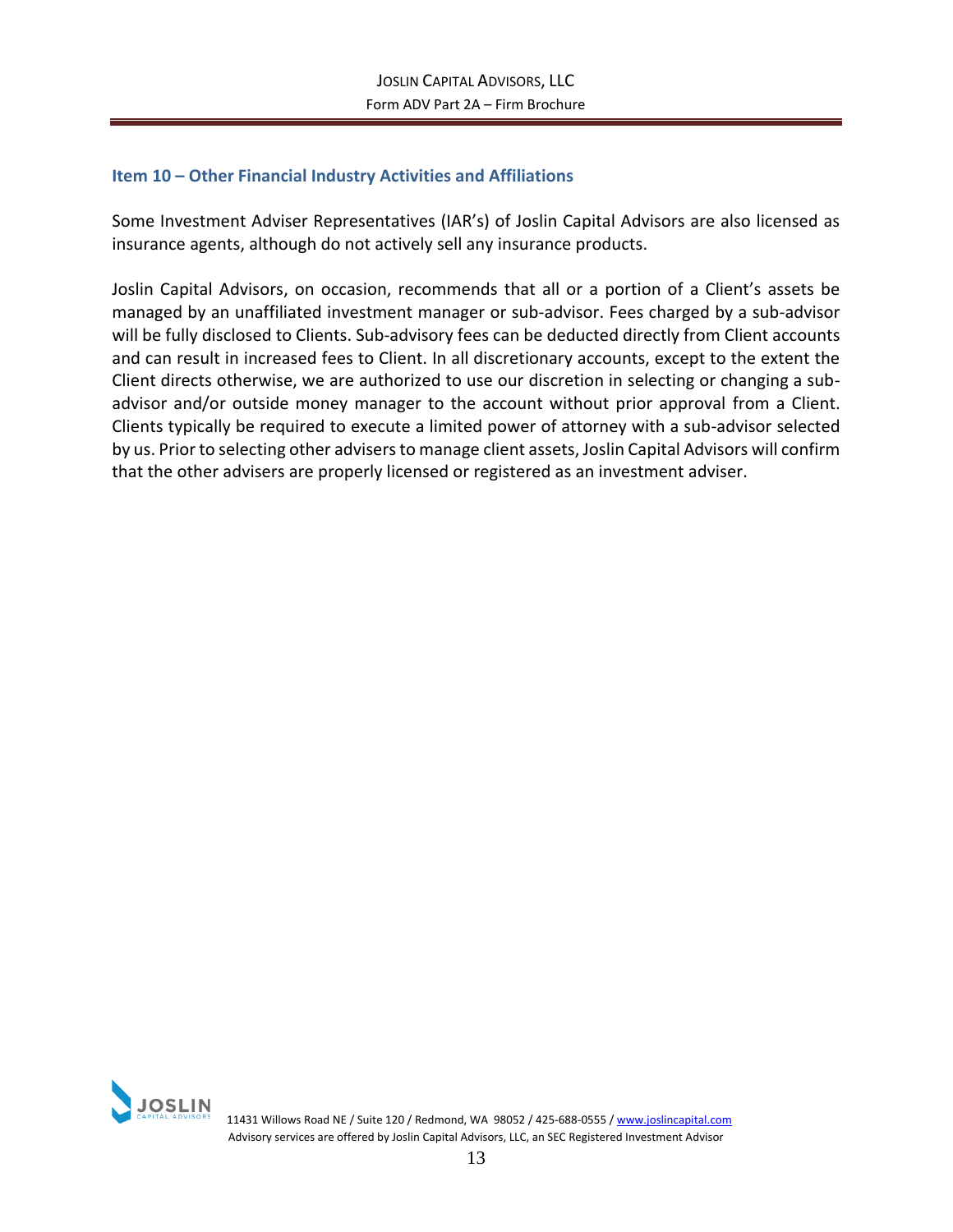## <span id="page-15-0"></span>**Item 11 – Code of Ethics, Participation or Interest in Client Transaction & Personal Trading**

**A** Joslin Capital Advisors has a Code of Ethics which all employees are required to follow. The Code of Ethics outlines our high standard of business conduct, and fiduciary duty to Clients. The Code of Ethics includes provisions relating to the confidentiality of Client information, a prohibition on insider trading, a prohibition of rumor mongering, restrictions on the acceptance of significant gifts, the reporting of certain gifts and business entertainment items, and personal securities trading procedures, among other things.

> A copy of the code of ethics is available to any Client or prospective Client upon request by contacting our offices, at (425) 688-0555 or [info@joslincapital.com.](mailto:info@joslincapital.com)

**B**, **C, D** We do not own or manage any companies or investments that we advise our Clients to buy.

> Joslin Capital Advisors or individuals associated with our firm can buy and sell some of the same securities for their own account that Joslin Capital Advisors buys and sells for its Clients. When appropriate, we will purchase or sell securities for Clients before purchasing the same for our account or allowing representatives to purchase or sell the same for their own account. In some cases, Joslin Capital Advisors or representatives can buy or sell securities for their own account for reasons not related to the strategies adopted for our Clients. Our employees are required to follow the Code of Ethics when making trades for their own accounts in securities which are recommended to and/or purchased for Clients. The Code of Ethics is designed to assure that the personal securities transactions will not interfere with decisions made in the best interest of advisory Clients while at the same time, allowing employees to invest their own accounts.

> Joslin Capital Advisors will disclose to advisory Clients any material conflict of interest relating to us, our representatives, or any of our employees which could reasonably be expected to impair the rendering of unbiased and objective advice.

> As any advisory situation could present a conflict of interest, we have established the following restrictions to ensure our fiduciary responsibilities:

> 1. A director, officer, associated person, or employee of Joslin Capital Advisors shall not buy or sell securities for his personal portfolio where his decision is substantially derived, in whole or in part, by reason of his employment unless the information is also available to the investing public on reasonable inquiry. No person of Joslin Capital

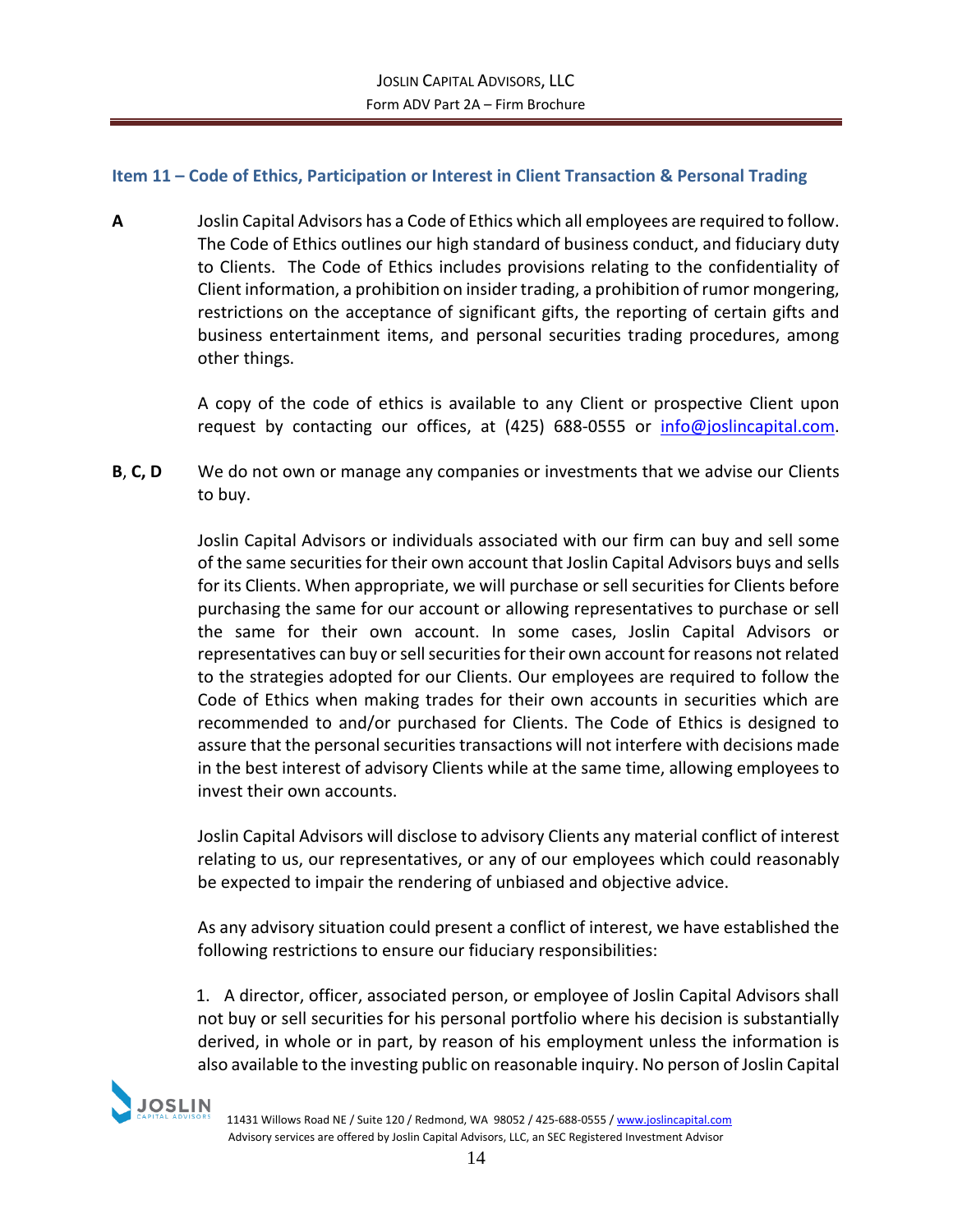Advisors shall prefer his or her own interest to that of the advisory Client.

2. Joslin Capital Advisors maintains a list of all securities holdings for itself and for anyone associated with its advisory practice that has access to advisory recommendations. An appropriate officer of Joslin Capital Advisors reviews these holdings on a regular basis.

3. Any employee not in observance of the above could be subject to termination.

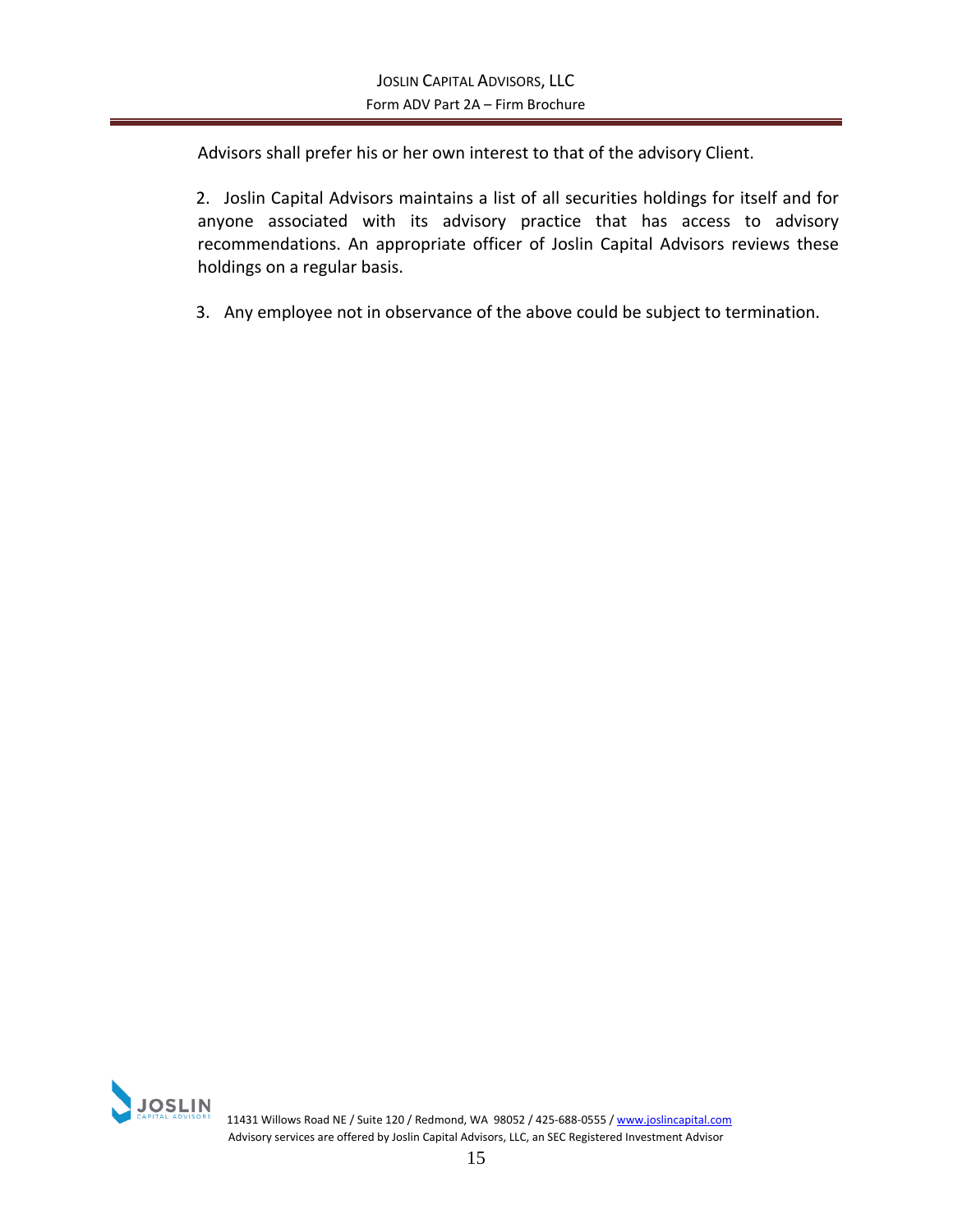## <span id="page-17-0"></span>**Item 12 – Brokerage Practices**

- **A** Our Clients' assets are held by independent third-party custodians. Except to the extent that the Client directs otherwise, Joslin Capital Advisors uses its discretion in selecting or recommending the broker-dealer. The Client is not obligated to effect transactions through any broker-dealer recommended by Joslin Capital Advisors. In recommending broker-dealers, Joslin Capital Advisors will comply with its fiduciary duty to seek best execution and with the Securities Exchange Act of 1934 and will take into account such relevant factors as:
	- ➢ Price;
	- $\triangleright$  The custodian's facilities, reliability and financial responsibility;
	- $\triangleright$  The ability of the custodian to effect transactions, particularly with regard to such aspects as timing, order size and execution of order; and
	- $\triangleright$  Any other factors that we consider to be relevant.

Generally speaking, we will recommend that Clients establish brokerage accounts with Charles Schwab, Inc. ("Schwab"), a registered broker-dealer and SIPC member, so long as Schwab continues to meet the above criteria. We work primarily with Schwab for administrative convenience and also because they offer a good value to our Clients for the transaction costs and other costs incurred. We reserve the right to decline acceptance of any Client account for which the Client directs the use of a particular broker if we believe that this choice would hinder either our fiduciary duty to the Client or our ability to service the account.

We receive research and other products and services other than execution from thirdparty custodians such as Schwab in connection with Client securities transactions. These services include research, brokerage, custody, access to mutual funds and other investments that are otherwise available only to institutional investors or would require a significantly higher minimum initial investment. Schwab and other third-party custodians typically also make available to Joslin Capital Advisors other products and services that benefit us but might not directly benefit Client accounts. Some of these other products and services assist us in managing and administering Clients' accounts. These include software and other technology that provide access to Client account data (such as trade confirmation and account statements), facilitate trade execution (and allocation of aggregated trade orders for multiple Client accounts), provide research, pricing information and other market data, facilitate payment of our fees from Client accounts and assist with back-office support, recordkeeping and Client reporting.

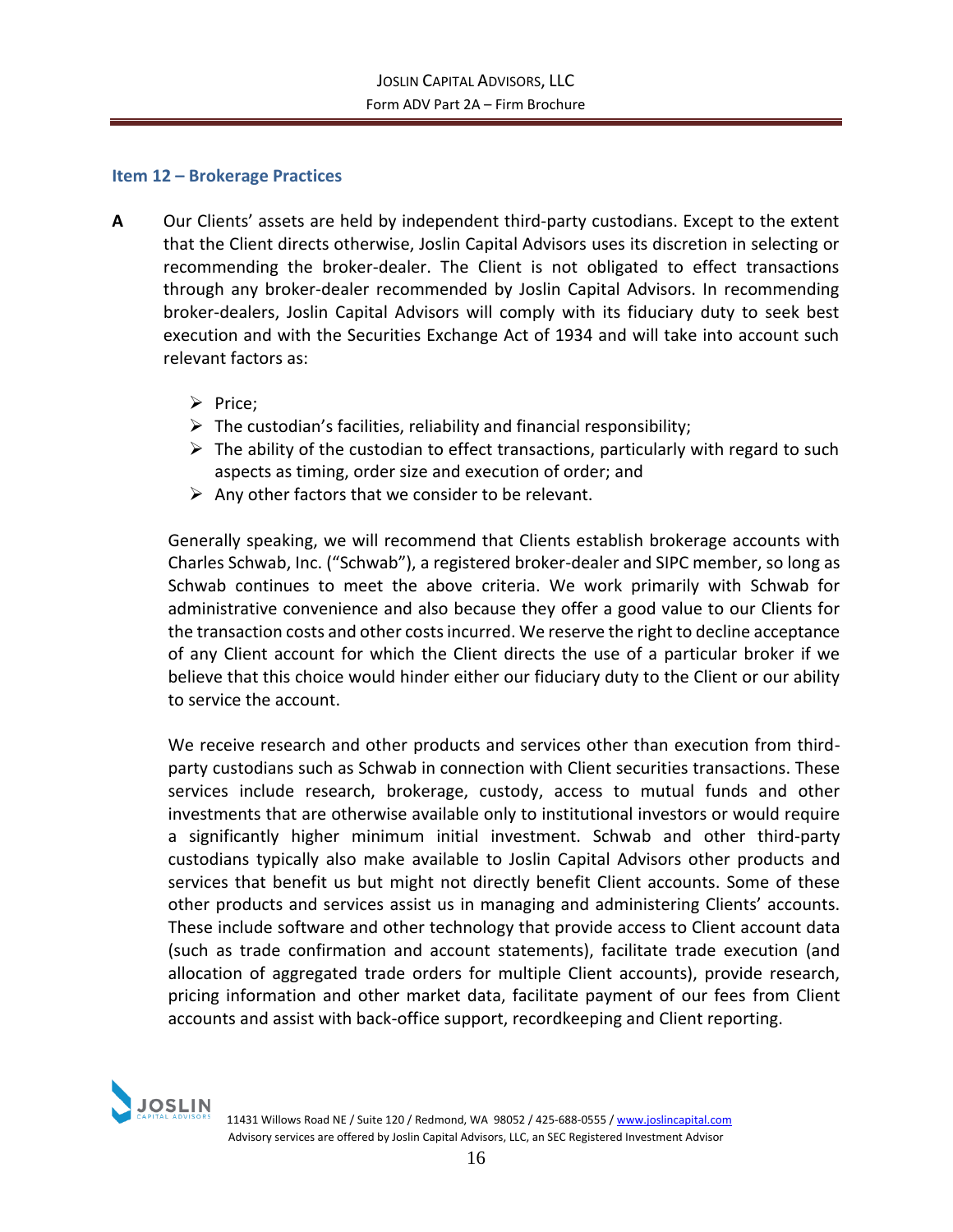- **B** Joslin Capital Advisors can aggregate trades for Clients. The allocations of a particular security will be determined by Joslin Capital Advisors before the trade is placed with the broker. When practical, Client trades in the same security will be bunched in a single order ("block") in an effort to obtain best execution at the best security price available. When employing a block trade:
	- Joslin Capital Advisors will make reasonable efforts to attempt to fill Client orders by day-end.
	- If the block order is not filled by day-end, Joslin Capital Advisors will allocate shares executed to underlying accounts on a pro rata basis, adjusted as necessary to keep Client transaction costs to a minimum.
	- If a block order is filled (full or partial fill) at several prices through multiple trades, an average price and commission will be used for all trades executed.
	- All participants receiving securities from the block trade will receive the average price.
	- Only trades executed within the block on the single day can be combined for purposes of calculating the average price.

It is expected that this trade aggregation and allocation policy will be applied consistently. However, if application of this policy results in unfair or inequitable treatment to some or all of our Clients, we could deviate from this policy.

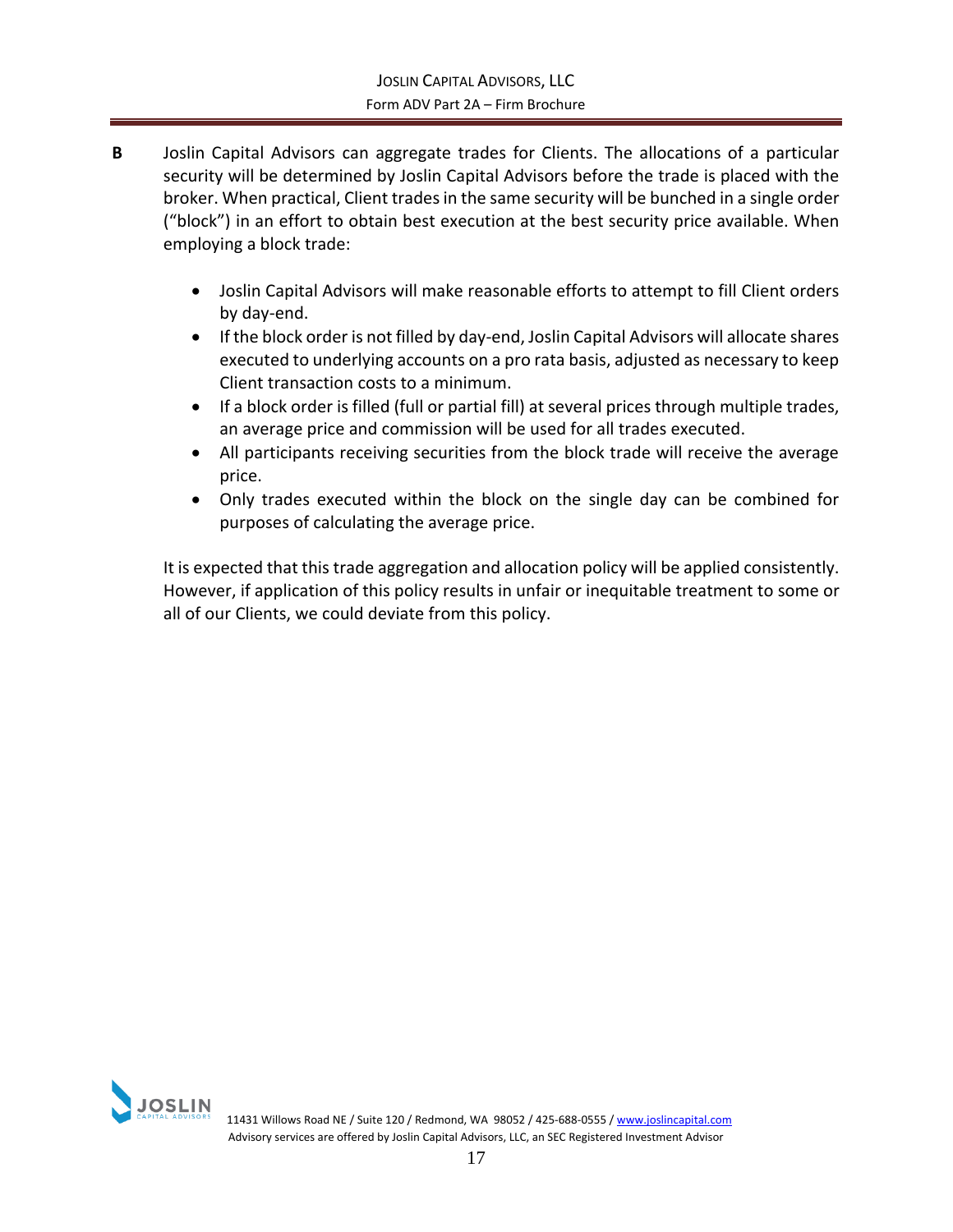#### <span id="page-19-0"></span>**Item 13 – Review of Accounts**

- **A** Accounts are typically reviewed by multiple members of the firm on a regular basis. The frequency of reviews is determined based on the Client's portfolio structure and investment objectives. Accounts are generally reviewed no less than annually.
- **B** More frequent reviews could be triggered by a change in Client's investment objectives; tax considerations; large deposits or withdrawals; large sales or purchases; loss of confidence in corporate management; or, changes in the economic climate.
- **C** Investment advisory Clients receive standard account statements from the custodian of their accounts no less than quarterly. Joslin Capital Advisors also provides Clients with either electronic or written performance reports summarizing the account activity generally quarterly, but in any event, no less than annually.

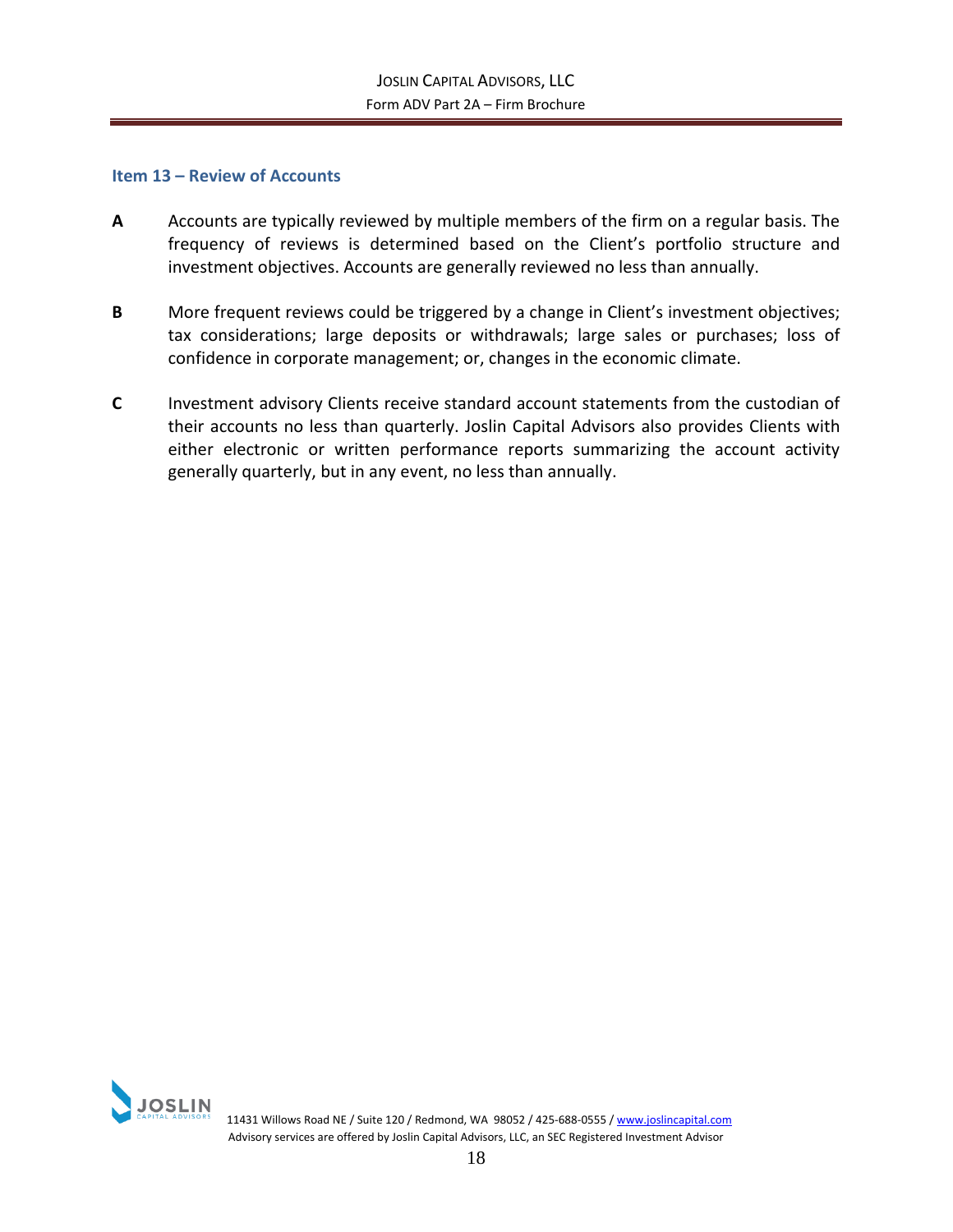## <span id="page-20-0"></span>**Item 14 – Client Referrals and Other Compensation**

Joslin Capital Advisors neither compensates, nor receives compensation from, any third parties in connection with client referrals.



**11431 Willows Road NE / Suite 120 / Redmond, WA 98052 / 425-688-0555 [/ www.joslincapital.com](http://www.joslincapital.com/) 60. 2016 120 / Redmond, WA 98052 / 425-688-0555 / www.joslincapital.com** Advisory services are offered by Joslin Capital Advisors, LLC, an SEC Registered Investment Advisor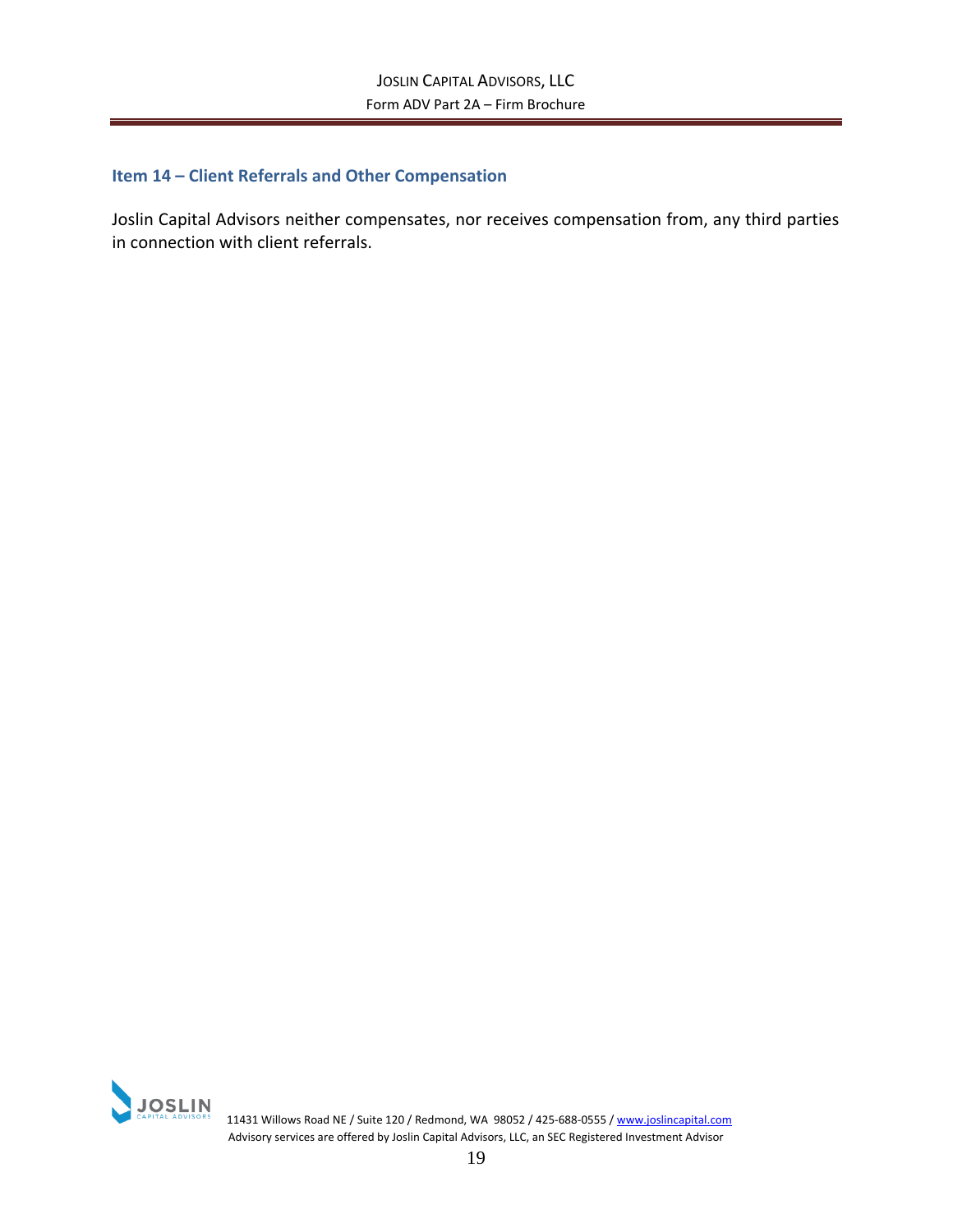## <span id="page-21-0"></span>**Item 15 – Custody**

With the exception of having the ability to debit fees or pursuant to certain standing letters of authorization or other similar asset transfer authorization arrangements established by a client with a qualified custodian, Joslin Capital Advisors does not otherwise have custody of the assets in the account. Clients provide written authority to have fees debited from their accounts when they review and sign Joslin Capital Advisor's Investment Advisory Agreement. They also provide the Custodian the authority to release fee payments from their accounts when they sign the custodial account application. Clients shall receive account statements no less than quarterly from the Custodian. Clients also receive quarterly statements from Joslin Capital Advisors that include notification of advisory fee calculations and the debiting from of these fees from client accounts. We urge clients to review the Joslin Capital Advisors statements carefully and compare these accounts statements with the account statements from the Custodian.

Joslin Capital Advisors shall have no liability to the Client for any loss or other harm to any property in the account, including any harm to any property in the account resulting from the insolvency of the custodian or any acts of the agents or employees of the custodian and whether or not the full amount or such loss is covered by the Securities Investor Protection Corporation ("SIPC") or any other insurance which is carried by the custodian. The Client understands that SIPC provides only limited protection for the loss of property held by a custodian.

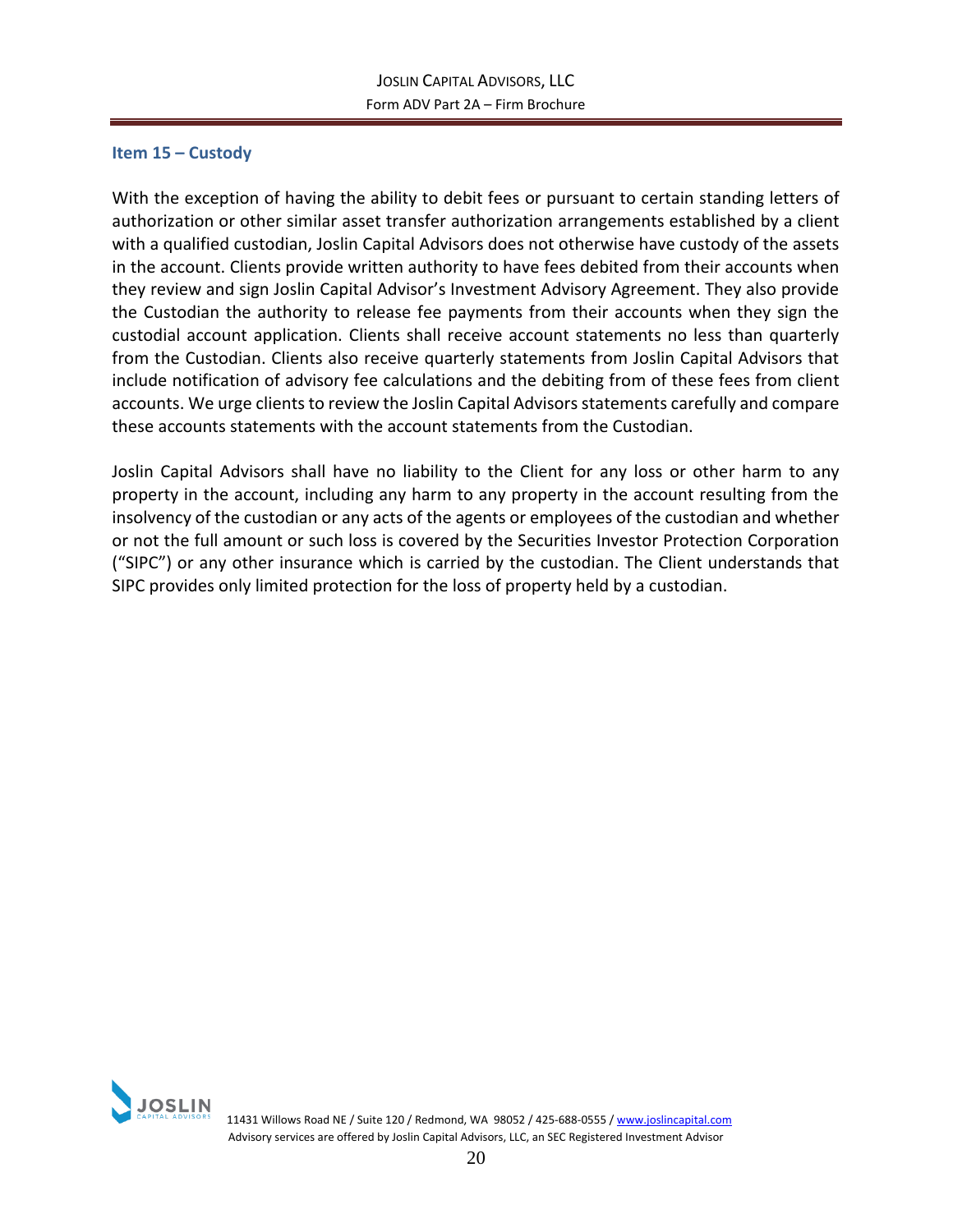#### <span id="page-22-0"></span>**Item 16 – Investment Discretion**

Clients can grant Joslin Capital Advisors ongoing and continuous discretionary authority to execute its investment recommendations in accordance with a Statement of Investment Policy (or similar document used to establish each Client's objectives and suitability), without the Client's prior approval of each specific transaction. Under this discretionary authority, Client allows Joslin Capital Advisors to purchase and sell securities and instruments in their account(s), arrange for delivery and payment in connection with the foregoing, select and retain subadvisors, and act on behalf of the Client in matters necessary or incidental to the handling of the account, including monitoring certain assets.

Clients can also grant Joslin Capital Advisors non-discretionary authority to execute its investment recommendations. Non-discretionary authority requires Joslin Capital Advisors to obtain a Client's prior approval of each specific transaction prior to executing the investment recommendations.

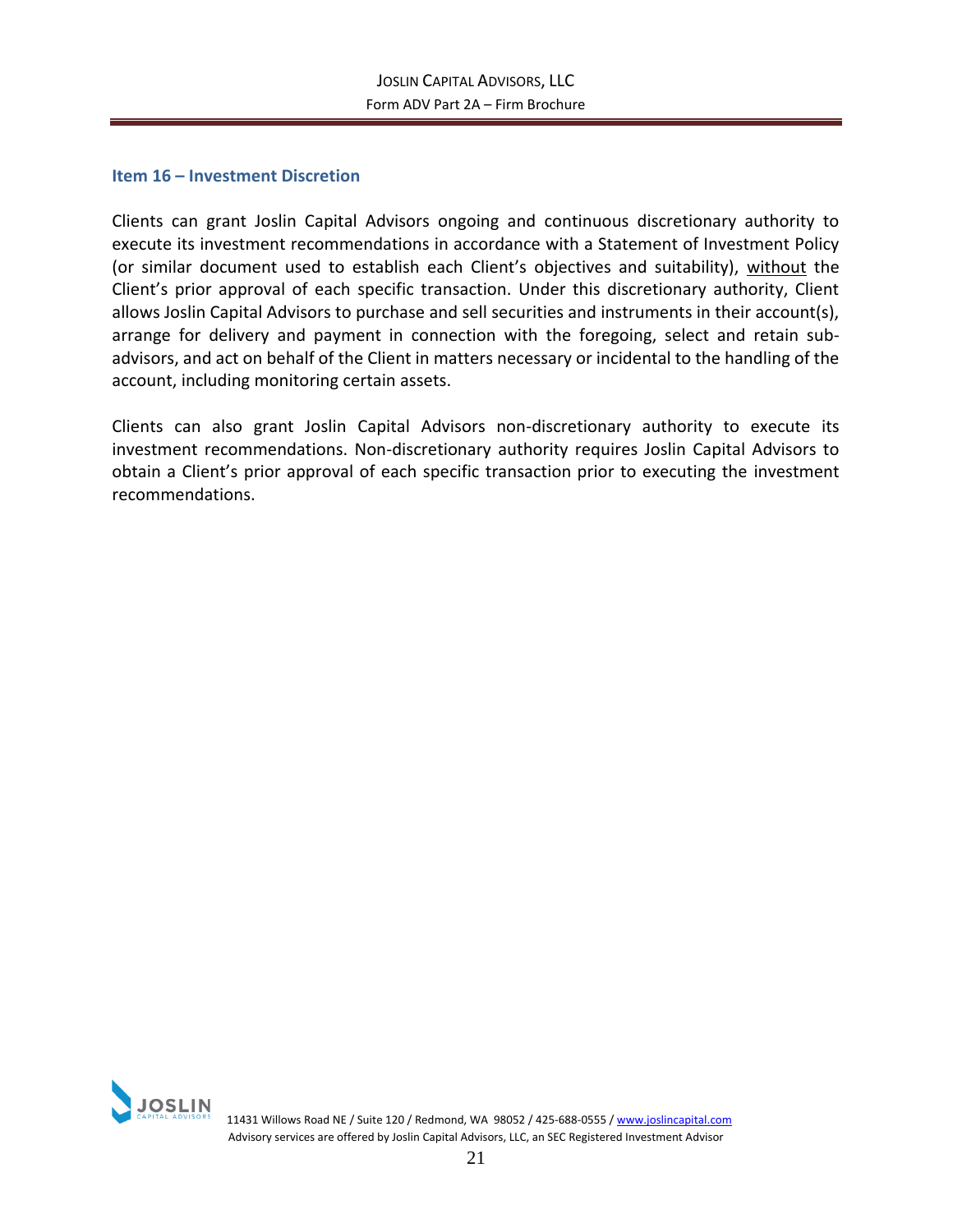### <span id="page-23-0"></span>**Item 17 – Voting Client Securities**

- **A** Without exception, Joslin Capital Advisors does not vote proxies on behalf of Clients. Additionally, Joslin Capital Advisors will not provide advice to Clients on how the Client should vote.
- **B** Joslin Capital Advisors does not have authority to vote Client securities. Clients will receive proxies and other solicitations directly from the custodian or transfer agent. If any proxy materials are received on behalf of a Client, they will be sent directly to the Client or a designated representative of the Client, who is responsible to vote the proxy.



 11431 Willows Road NE / Suite 120 / Redmond, WA 98052 / 425-688-0555 [/ www.joslincapital.com](http://www.joslincapital.com/) Advisory services are offered by Joslin Capital Advisors, LLC, an SEC Registered Investment Advisor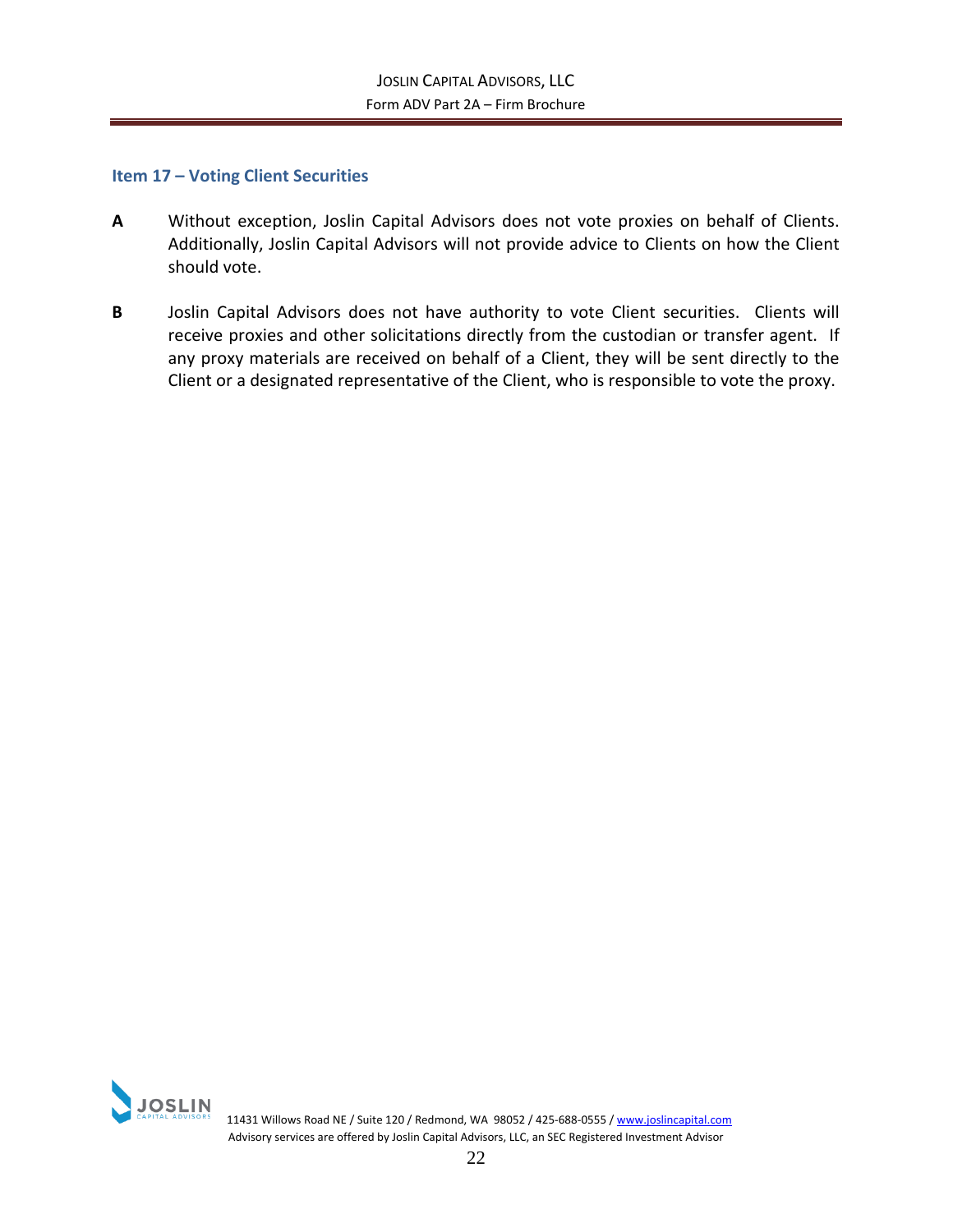#### <span id="page-24-0"></span>**Item 18 – Financial Information**

- **A** Joslin Capital Advisors does not require or solicit prepayment of more than \$1,200 in fees per client six months or more in advance.
- **B** Joslin Capital Advisors does have discretionary authority over many Client funds or securities, but we have no financial commitments that would impair our ability to meet contractual and fiduciary commitments to Clients.
- **C** Neither Joslin Capital Advisors, nor any of the principals, have been the subject of a bankruptcy petition at any time in the past.

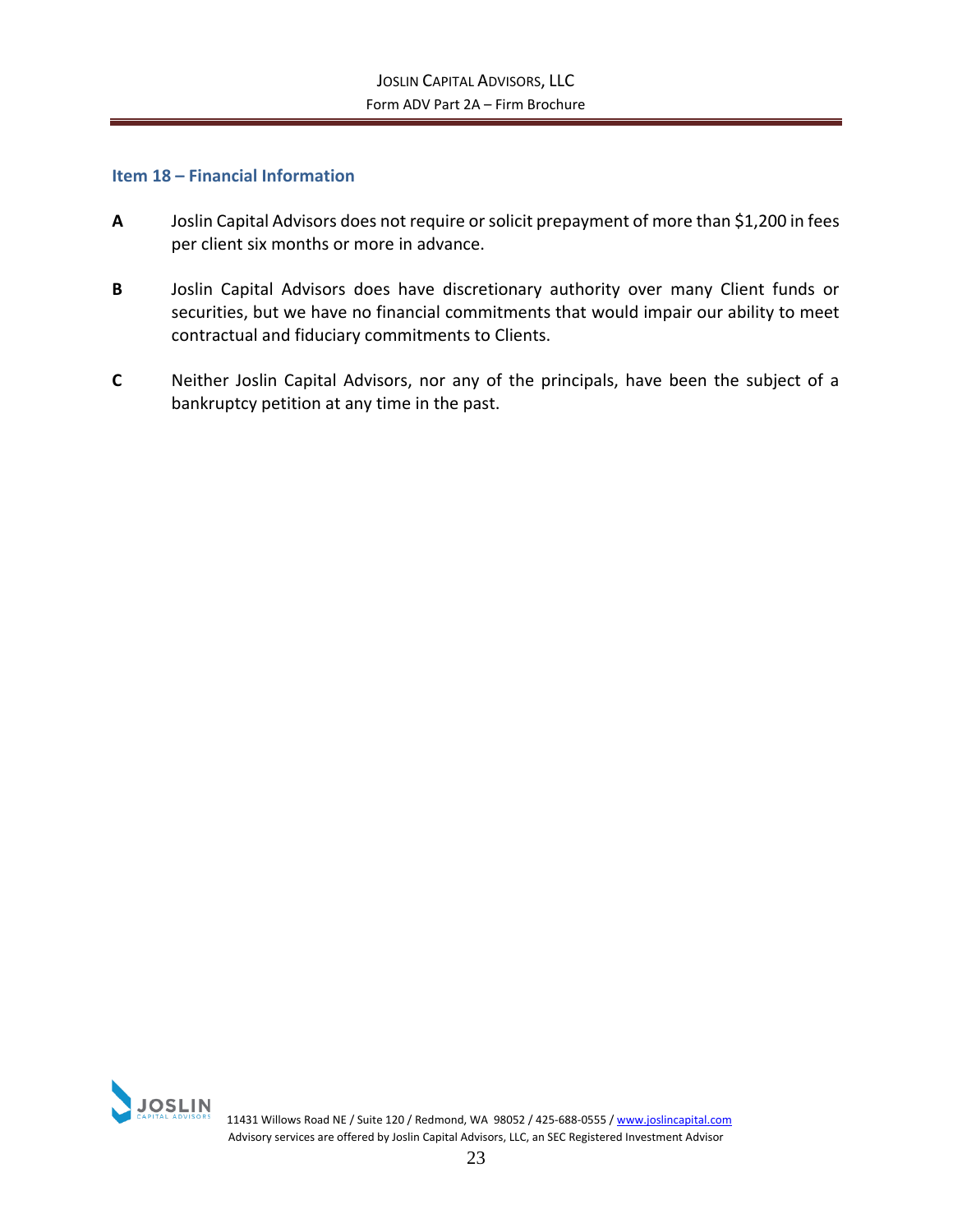

**Item 1 – Cover Page**

# MICHAEL DOYLE JOSLIN

# JOSLIN CAPITAL ADVISORS, LLC

11431 Willows Road NE Suite 120 Redmond, Washington 98052 Phone: (425) 688-0555

July 22, 2021

This Form ADV Part 2B ("Brochure Supplement") provides information about Michael Doyle Joslin that supplements Joslin Capital Advisors, LLC's Form ADV Part 2A ("Brochure"). You should have received a copy of that Brochure. Please contact us at (425) 688-0555 or [info@joslincapital.com](mailto:info@joslincapital.com) if you did not receive a copy of the Firm's Brochure or if you have any questions about the contents of this Brochure Supplement.

Additional information about Michael Doyle Joslin is available on the SEC's website at [www.adviserinfo.sec.gov.](http://www.adviserinfo.sec.gov/) The searchable IARD/CRD number for Michael Doyle Joslin is #1582395.



 11431 Willows Road NE / Suite 120 / Redmond, WA 98052 / 425-688-0555 [/ www.joslincapital.com](http://www.joslincapital.com/) Advisory services are offered by Joslin Capital Advisors, LLC, an SEC Registered Investment Advisor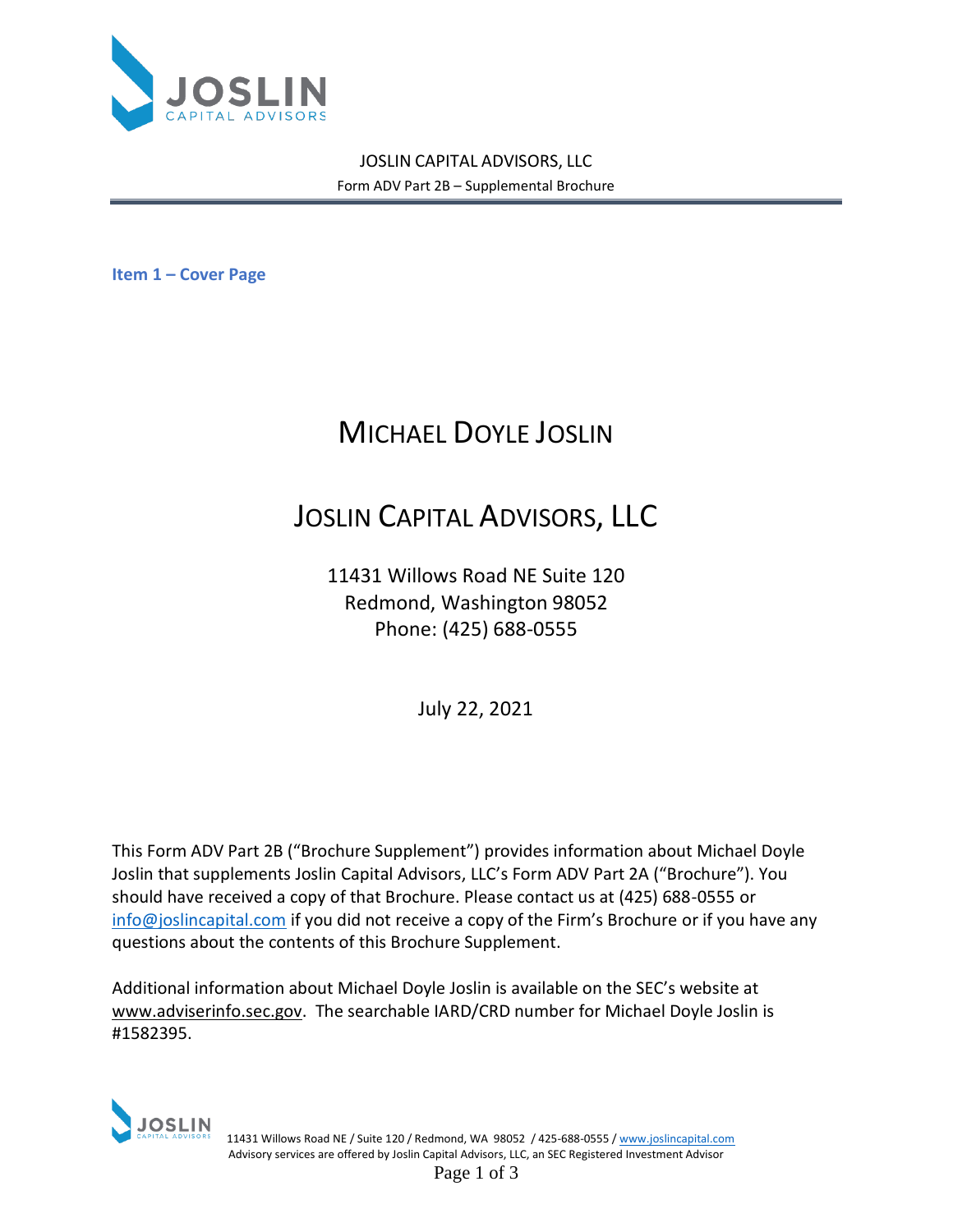

## **Item 2 – Educational Background and Business Experience**

Year of Birth: 1957

## **Education:**

Bachelor of Arts, Accounting, University of Washington, 1979.

### **Employment:**

| 05/2017 – Present: | Member, Investment Advisor Representative<br>Joslin Capital Advisors, LLC                                       |
|--------------------|-----------------------------------------------------------------------------------------------------------------|
|                    | 07/1999 - 10/2017: Registered Representative, Investment Advisor Representative<br>KMS Financial Services, Inc. |

### **Examinations/Designations:**

| Series 7 (General Securities Representative Examination)   | 11/15/1986 |
|------------------------------------------------------------|------------|
| Series 63 (Uniform Securities Agent State Law Examination) | 11/24/1986 |
| Series 65 (Uniform Investment Adviser Law Examination)     | 04/30/1999 |
| Life & Health Insurance Agent                              | 1988       |
| Certified Investment Management Analyst (CIMA)             | 2003       |
| Certified Public Accountant (CPA)                          | 1981       |
| Personal Financial Specialist (PFS)                        | 2010       |

## **Item 3 – Disciplinary Information**

Mr. Joslin has no disclosures related to this item.

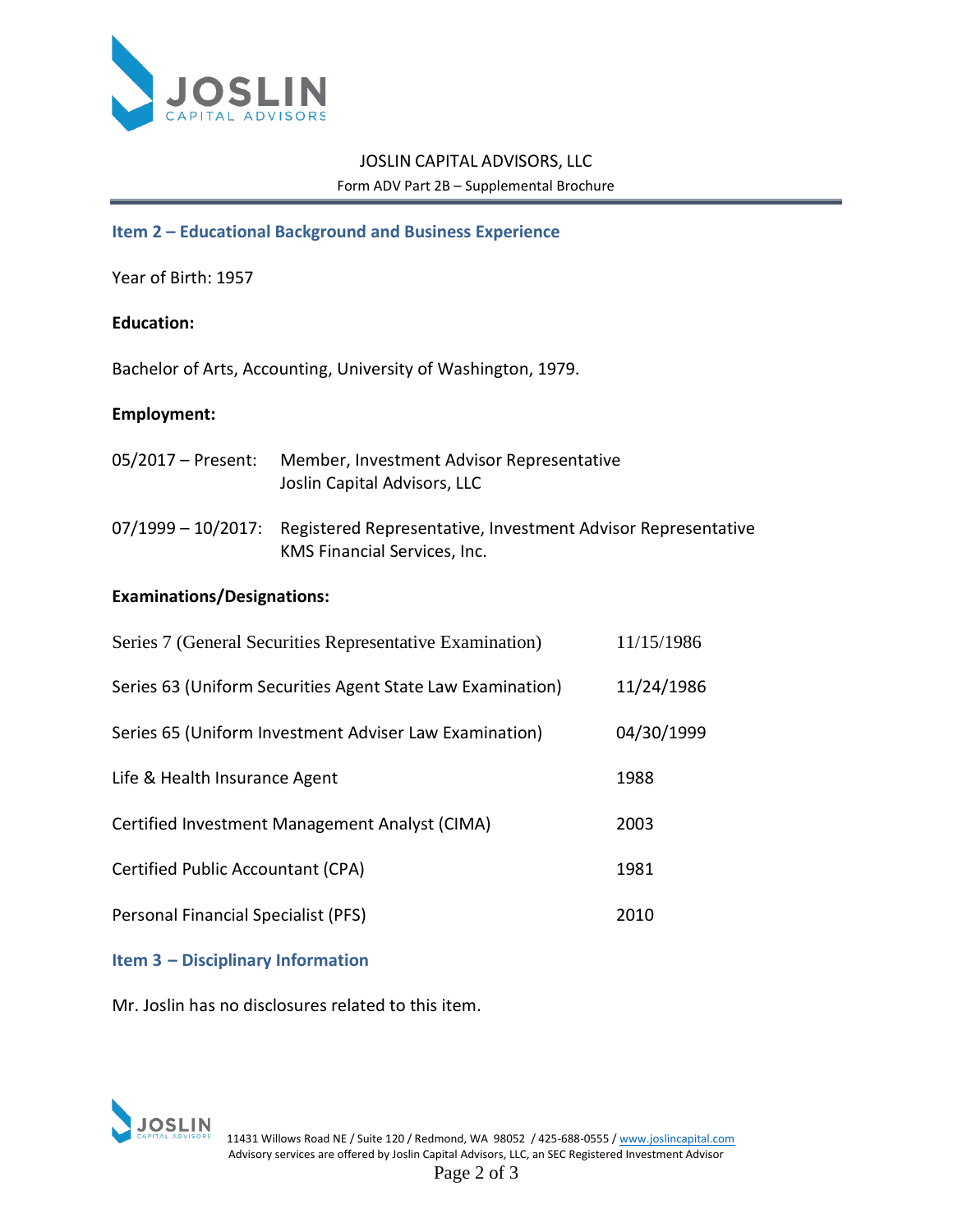

### **Item 4 – Other Business Activities**

Mr. Joslin is a trustee for Joslin Capital Advisors 401(k) PSP, an investment related company 401(k) plan. Mr. Joslin spends approximately 1 hour per month on this activity, none of it during trading hours.

### **Item 5 – Additional Compensation**

Mr. Joslin has no additional compensation.

### **Item 6 – Supervision**

As Chief Executive Officer and Chief Compliance Officer of Joslin Capital Advisors, LLC, Mr. Joslin is ultimately responsible for the investment advice that is provided to clients. Furthermore, he is responsible for monitoring and ensuring that all business and advisory activities are conducted in accordance with the firm's policies and procedures, which are reasonably designed to detect and prevent violations of the securities laws, rules, and regulations.

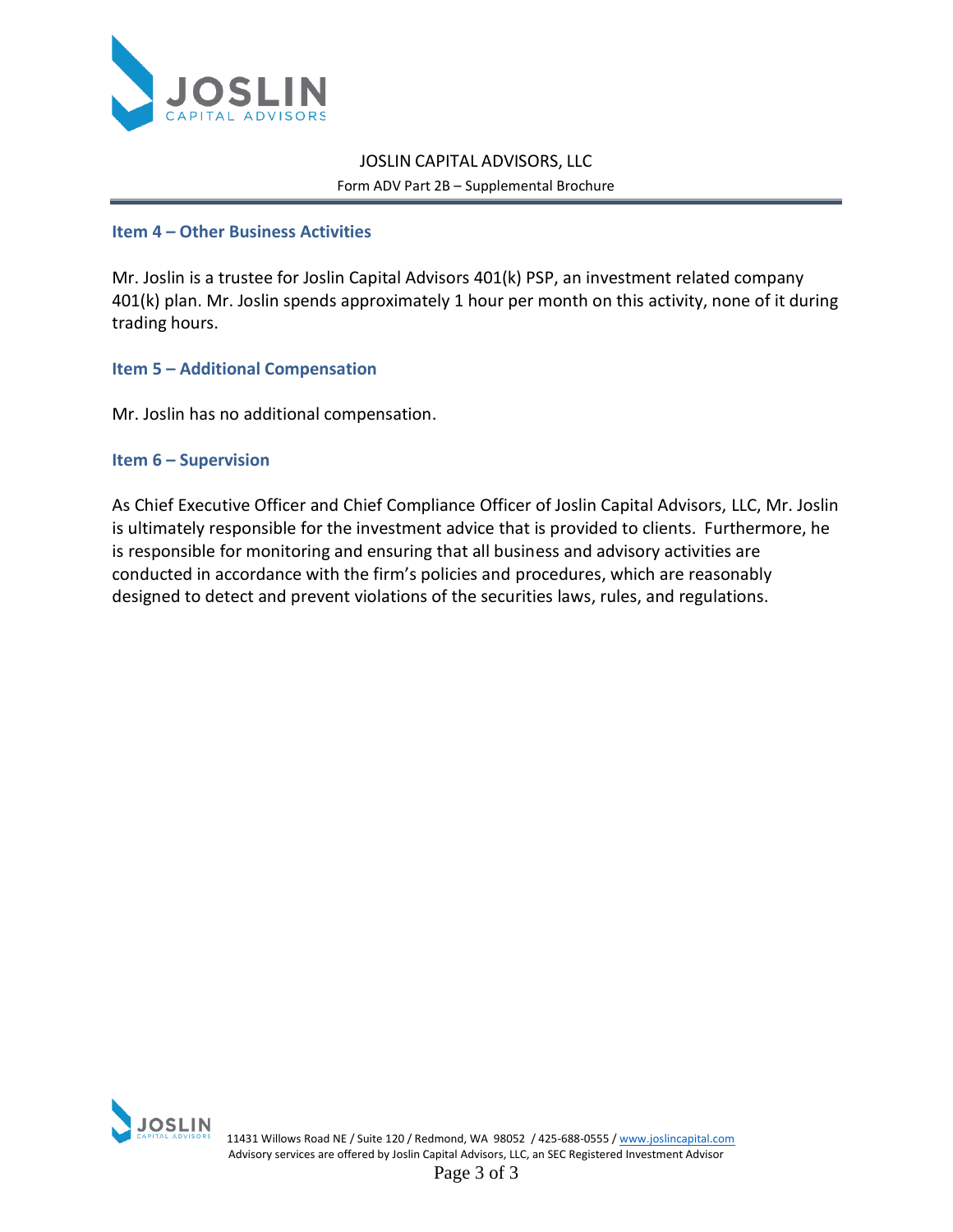

**Item 1 – Cover Page**

# KATHRYN ANN BETZ

# JOSLIN CAPITAL ADVISORS, LLC

11431 Willows Road NE Suite 120 Redmond, Washington 98052 Phone: (425) 688-0555

July 22, 2021

This Form ADV Part 2B ("Brochure Supplement") provides information about Kathryn Ann Betz that supplements Joslin Capital Advisors, LLC's Form ADV Part 2A ("Brochure"). You should have received a copy of that Brochure. Please contact us at (425) 688-0555 o[r info@joslincapital.com](mailto:info@joslincapital.com) if you did not receive a copy of the Firm's Brochure or if you have any questions about the contents of this Brochure Supplement.

Additional information about Kathryn Ann Betz is available on the SEC's website at [www.adviserinfo.sec.gov.](http://www.adviserinfo.sec.gov/) The searchable IARD/CRD number for Kathryn Ann Betz is #6561871.



 11431 Willows Road NE / Suite 120 / Redmond, WA 98052 / 425-688-0555 [/ www.joslincapital.com](http://www.joslincapital.com/) Advisory services are offered by Joslin Capital Advisors, LLC, an SEC Registered Investment Advisor

Page 1 of 3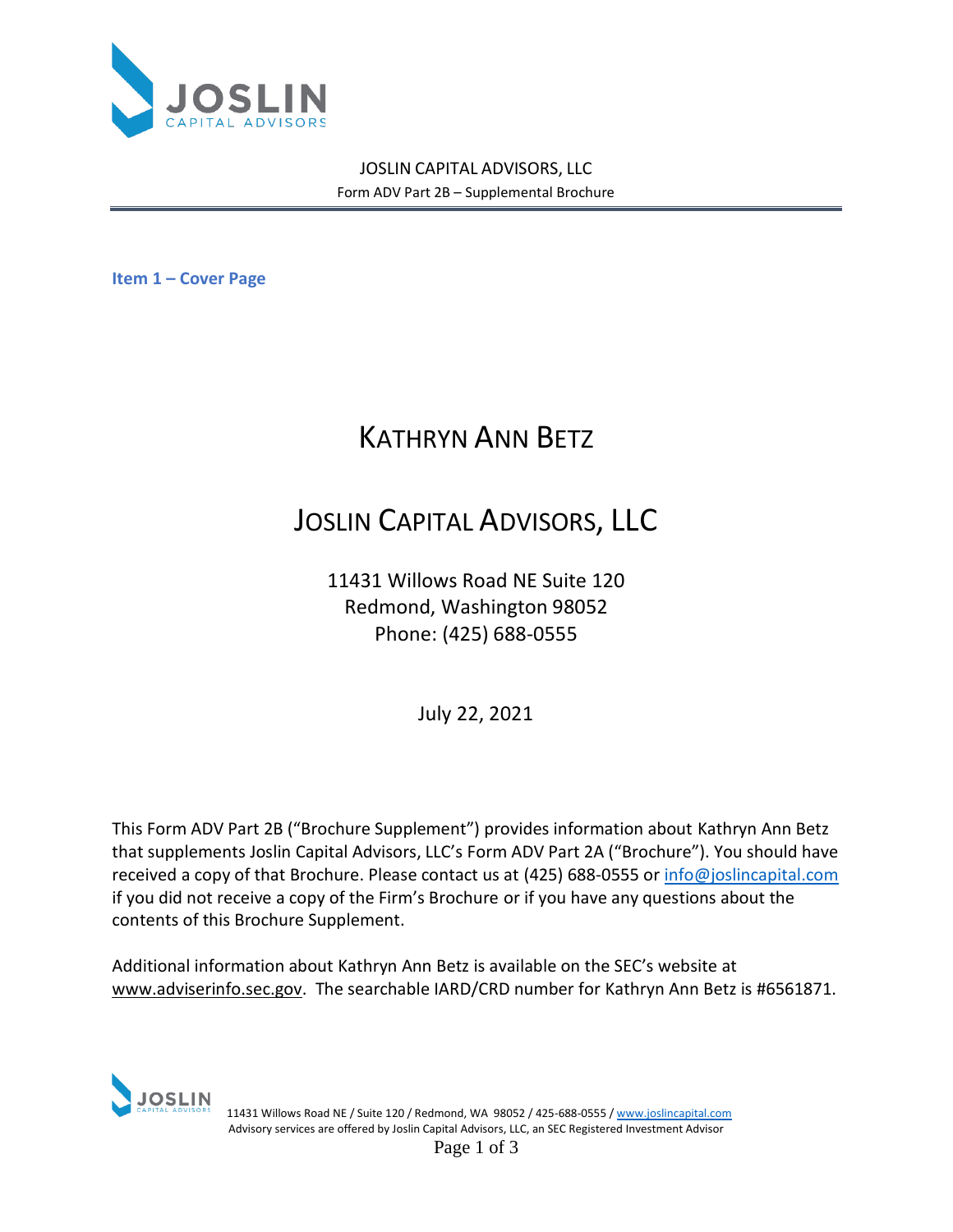

## **Item 2 – Educational Background and Business Experience**

Year of Birth: 1960

### **Education:**

Bachelor of Arts in Business Administration, University of Washington, 1983

Master of Business Administration, University of Washington – 1986

### **Employment:**

|                                   | 05/2017 – Present: Investment Advisor Representative<br>Joslin Capital Advisors, LLC         |  |
|-----------------------------------|----------------------------------------------------------------------------------------------|--|
| $04/2016 - 10/2017$ :             | Registered Representative, Investment Advisor Representative<br>KMS Financial Services, Inc. |  |
| $05/2011 - 04/2016$               | <b>Unlicensed Assistant</b><br>KMS Financial Services, Inc., dba Joslin Capital Advisors     |  |
| 10/2009-10/2012                   | Owner/Manager<br><b>KBetz Designs, LLC</b>                                                   |  |
| 06/1991-10/2009                   | Unemployed                                                                                   |  |
| <b>Examinations/Designations:</b> |                                                                                              |  |

| Certified Financial Planner (CFP) | 11/30/2018 |
|-----------------------------------|------------|

Series 65 (Uniform Investment Adviser Law Examination) 04/28/2016

### **Item 3 – Disciplinary Information**

Ms. Betz has no disclosures related to this item.

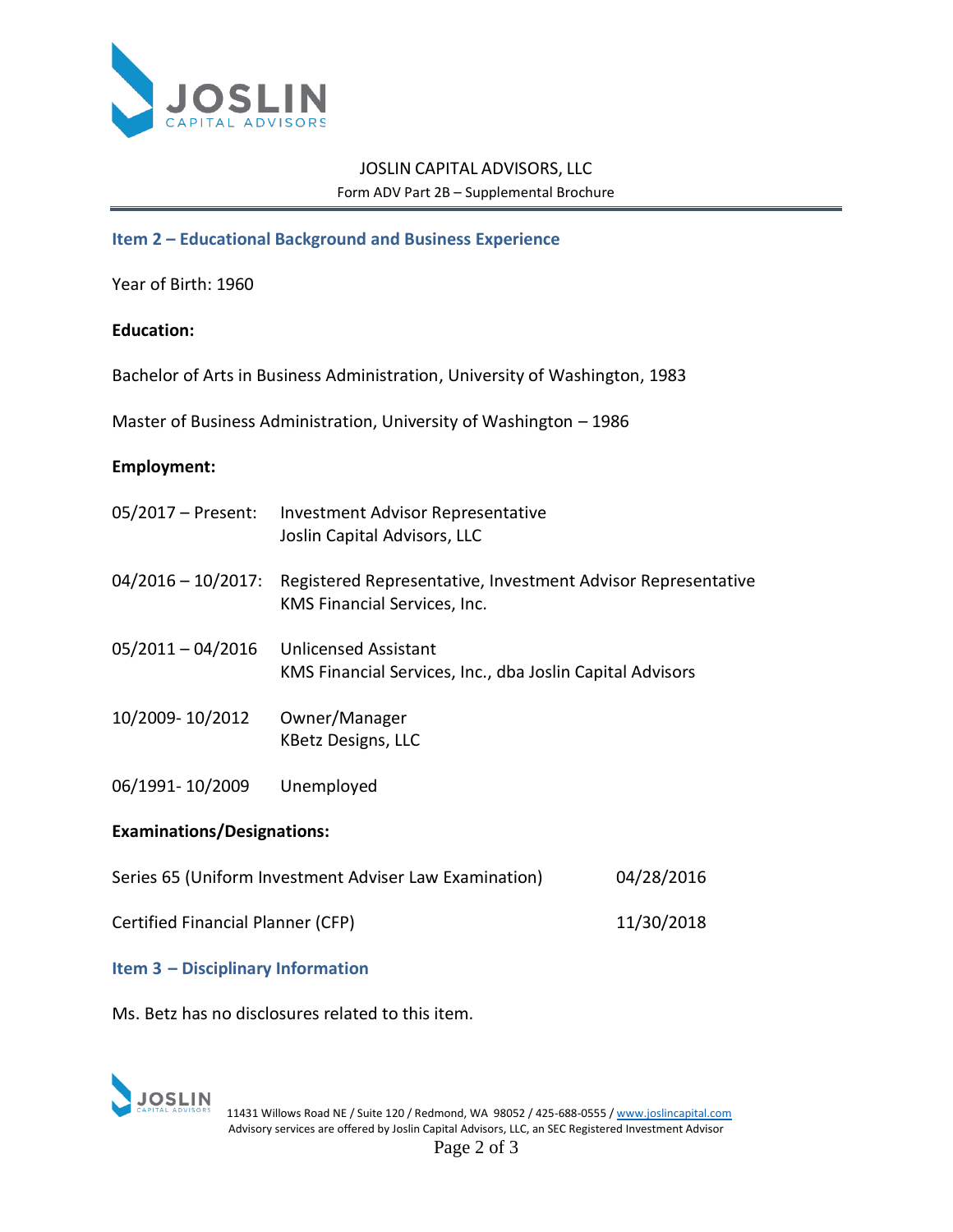

### **Item 4 – Other Business Activities**

Ms. Betz has no other business activities.

- **Item 5 – Additional Compensation**
- Ms. Betz has no additional compensation.

#### **Item 6 – Supervision**

Ms. Betz is supervised by Chief Compliance Officer Michael Joslin who supervises the office in all matters relating to compliance.



| JOSLIN<br>| CAPITAL ADVISORS | 11431 Willows Road NE / Suite 120 / Redmond, WA 98052 / 425-688-0555 [/ www.joslincapital.com](http://www.joslincapital.com/) Advisory services are offered by Joslin Capital Advisors, LLC, an SEC Registered Investment Advisor

Page 3 of 3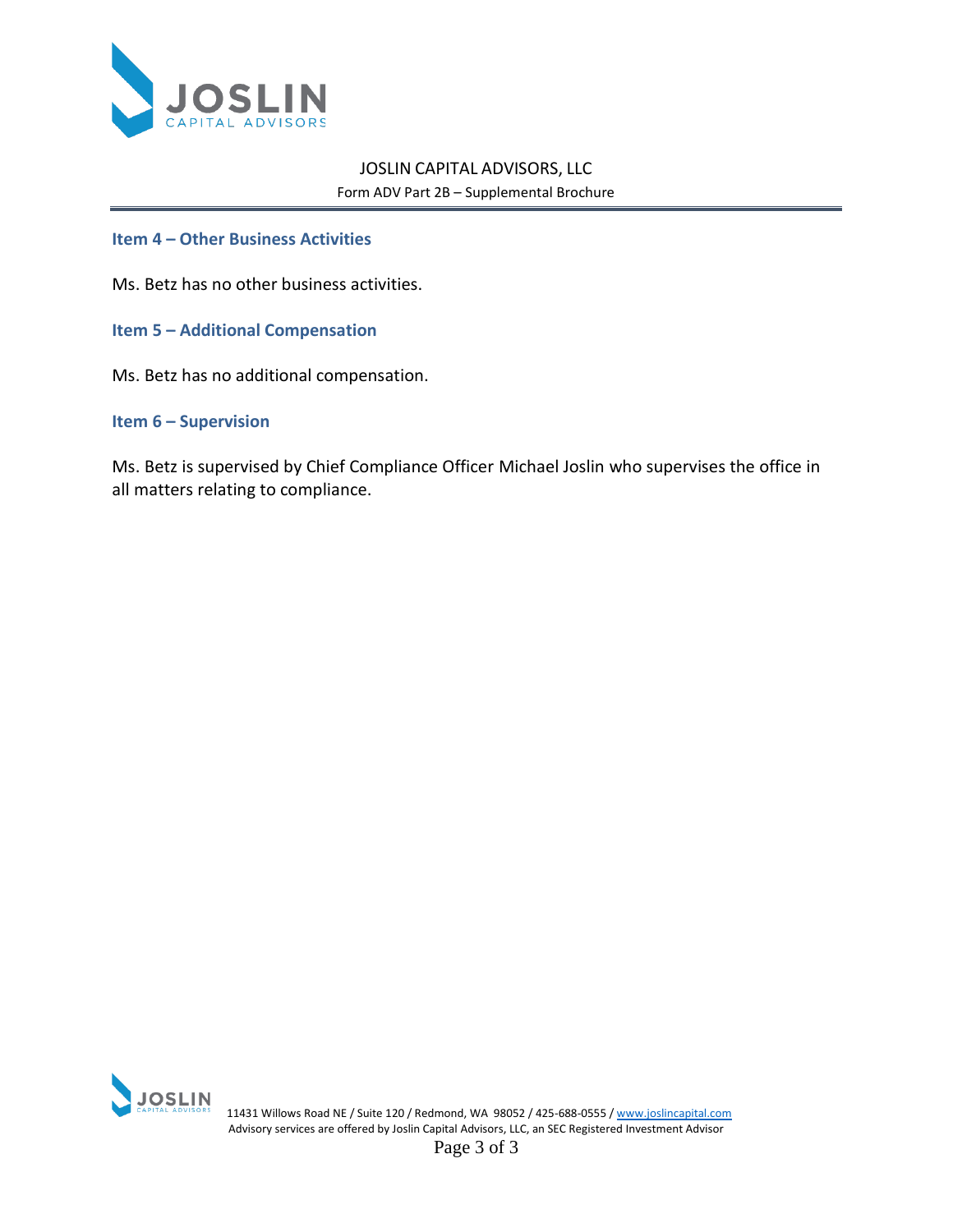

**Item 1 – Cover Page**

# CHRISTOPHER LEE BENTLEY

# JOSLIN CAPITAL ADVISORS, LLC

11431 Willows Road NE Suite 120 Redmond, Washington 98052 Phone: (425) 688-0555

May 18, 2022

This Form ADV Part 2B ("Brochure Supplement") provides information about Christopher Lee Bentley that supplements Joslin Capital Advisors, LLC's Form ADV Part 2A ("Brochure"). You should have received a copy of that Brochure. Please contact us at (425) 688-0555 or [info@joslincapital.com](mailto:info@joslincapital.com) if you did not receive a copy of the Firm's Brochure or if you have any questions about the contents of this Brochure Supplement.

Additional information about Christopher Lee Bentley is available on the SEC's website at [www.adviserinfo.sec.gov.](http://www.adviserinfo.sec.gov/) The searchable IARD/CRD number for Christopher Lee Bentley is #5906066.



 11431 Willows Road NE / Suite 120 / Redmond, WA 98052 / 425-688-0555 [/ www.joslincapital.com](http://www.joslincapital.com/) Advisory services are offered by Joslin Capital Advisors, LLC, an SEC Registered Investment Advisor Page 1 of 3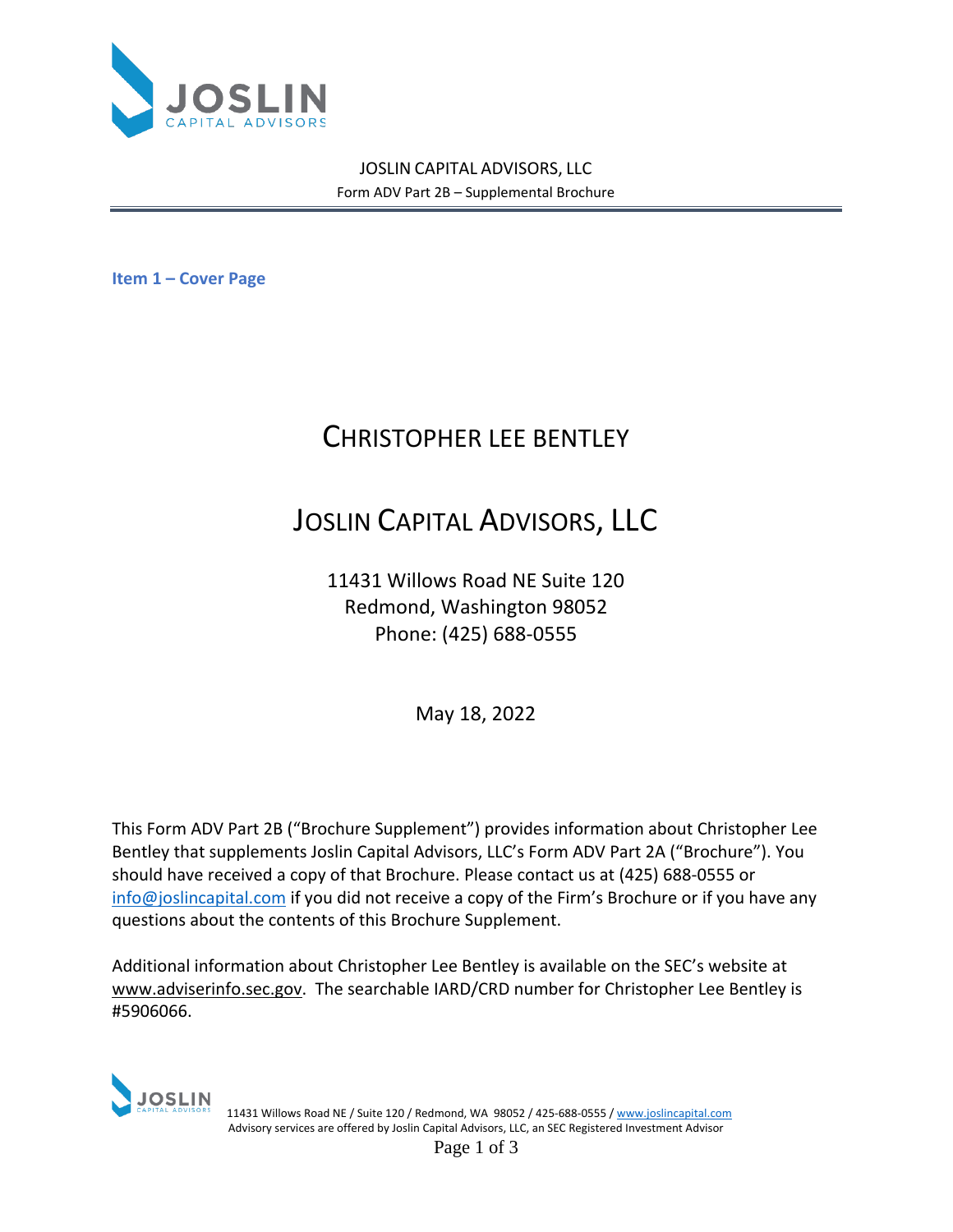

## **Item 2 – Educational Background and Business Experience**

Year of Birth: 1970

### **Education:**

Bachelor of Business Administration, Skidmore College, 1992

#### **Employment:**

| 05/2022 - Present: | Investment Advisor Representative<br>Joslin Capital Advisors, LLC                        |
|--------------------|------------------------------------------------------------------------------------------|
| 05/2017 - 05/2022  | <b>Financial Consultant</b><br><b>TD Ameritrade</b>                                      |
| 02/2012 - 05/2017  | <b>Financial Solutions Advisor</b><br>Merrill Lynch, Pierce, Fenner & Smith Incorporated |
| 09/2011-02/2012    | Insurance Agent<br>W & R Insurance                                                       |
| 08/2011 - 02/2012  | <b>Associated Person</b><br>Waddell & Reed, Inc.                                         |
| 10/2009 - 07/2011  | <b>Fund Accounting Supervisor</b><br>JP Morgan                                           |
| 09/1996 - 10/2009  | Analyst<br>JP Morgan                                                                     |

# **Examinations/Designations:**

| SIE (Securities Industry Essentials Examination)   | 10/01/2018 |
|----------------------------------------------------|------------|
| Series 66 (Uniform Combined State Law Examination) | 09/01/2011 |

JOSLIN<br>CAPITAL ADVISORS 11431 Willows Road NE / Suite 120 / Redmond, WA 98052 / 425-688-0555 [/ www.joslincapital.com](http://www.joslincapital.com/) Advisory services are offered by Joslin Capital Advisors, LLC, an SEC Registered Investment Advisor